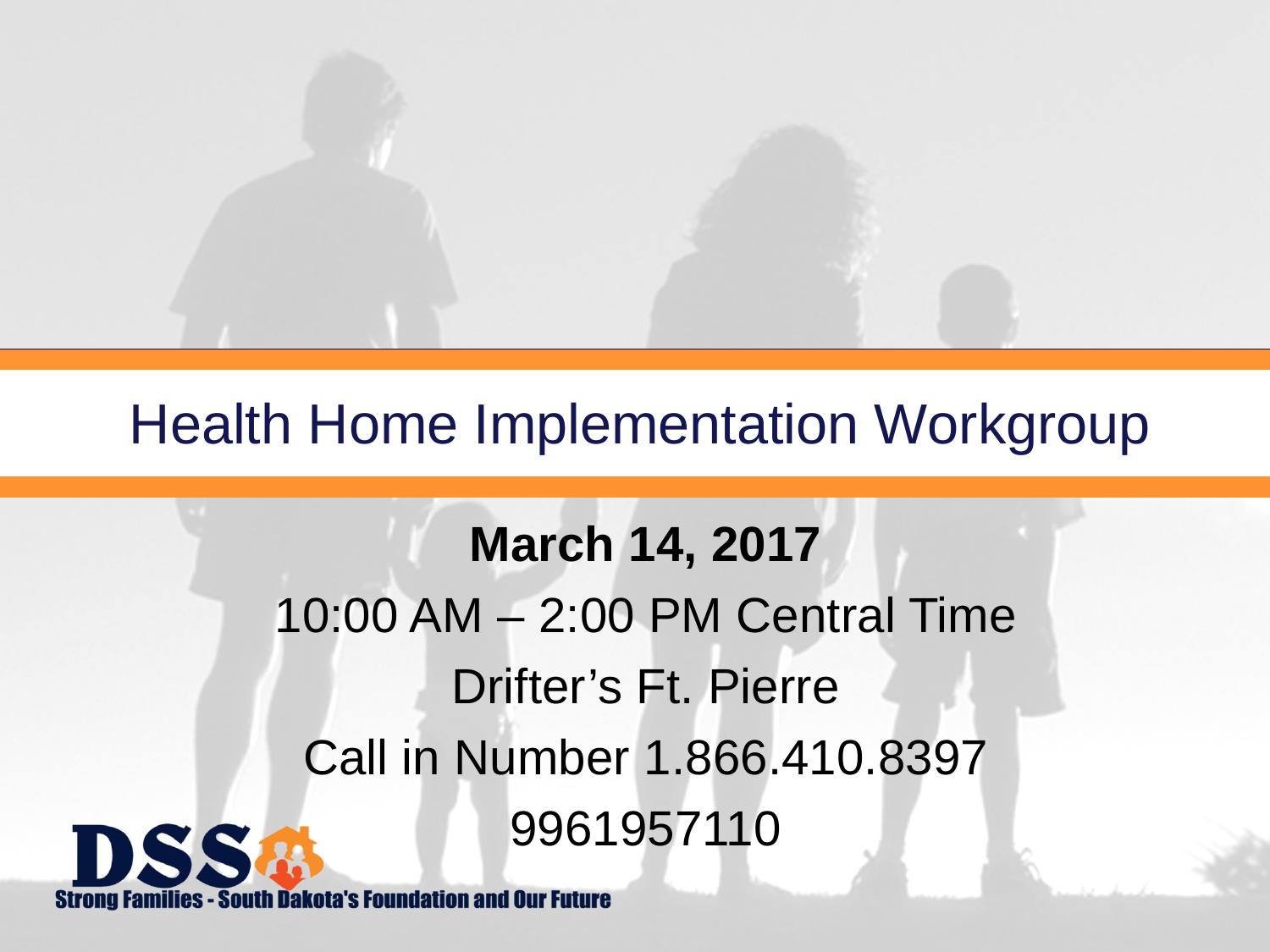# Health Home Implementation Workgroup **1. Introduction and Roll Call**

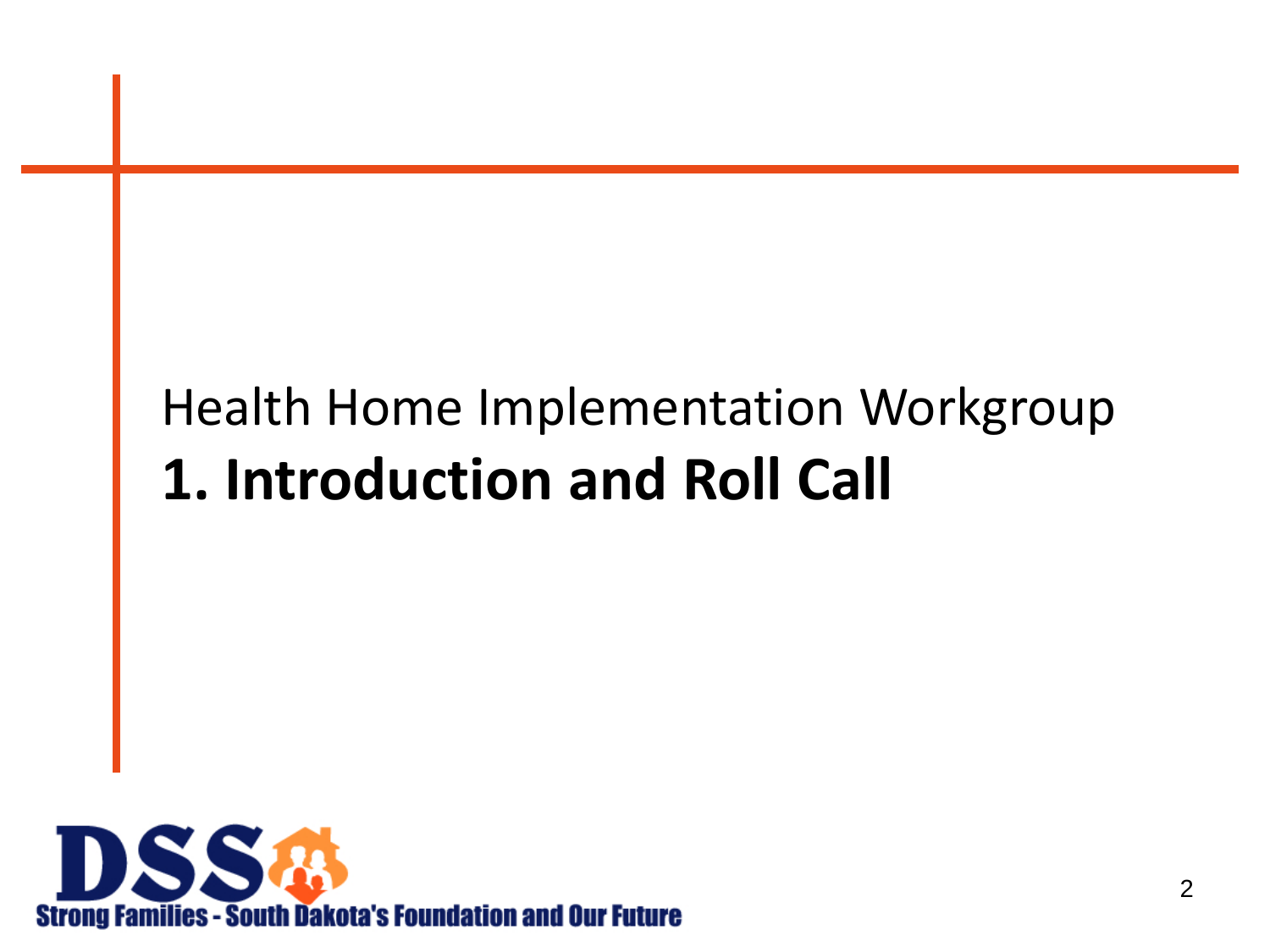# Health Home Implementation Workgroup **2. General Update**

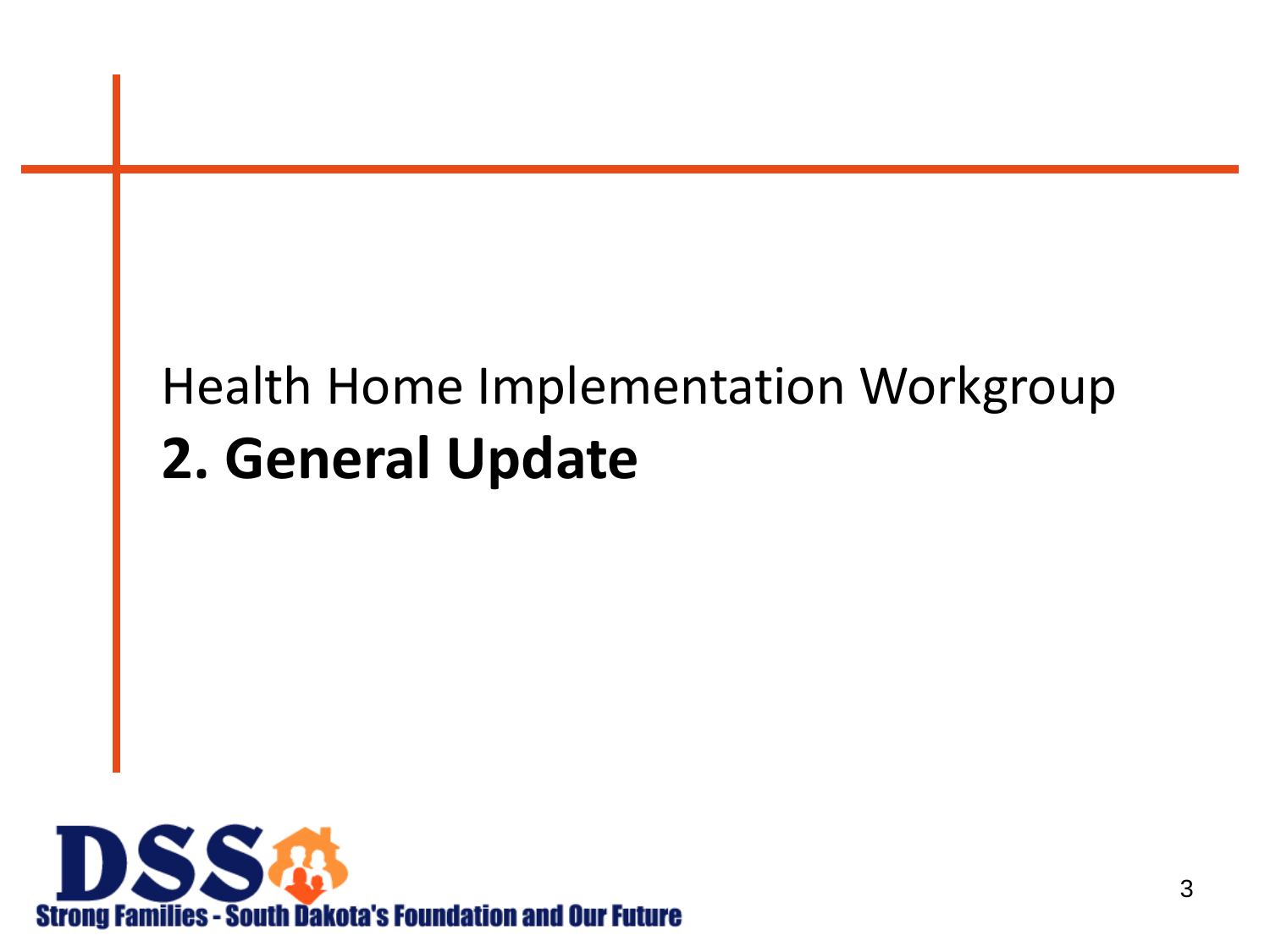### **Provider Capacity as of January 1, 2017**

- Current Number of Health Homes 119 serving 122 locations
	- $FQHCs = 25$
	- Indian Health Service Units = 11
	- $\blacksquare$  CMHCs = 9
	- $\blacksquare$  Other Clinics = 74
- Health Home changes
	- New Health Homes for 01.01.2017
		- Bennett County Community Health Center RHC
	- Health Home that ceased on 12.31.2016
		- **Avera St Benedict Tripp RHC**

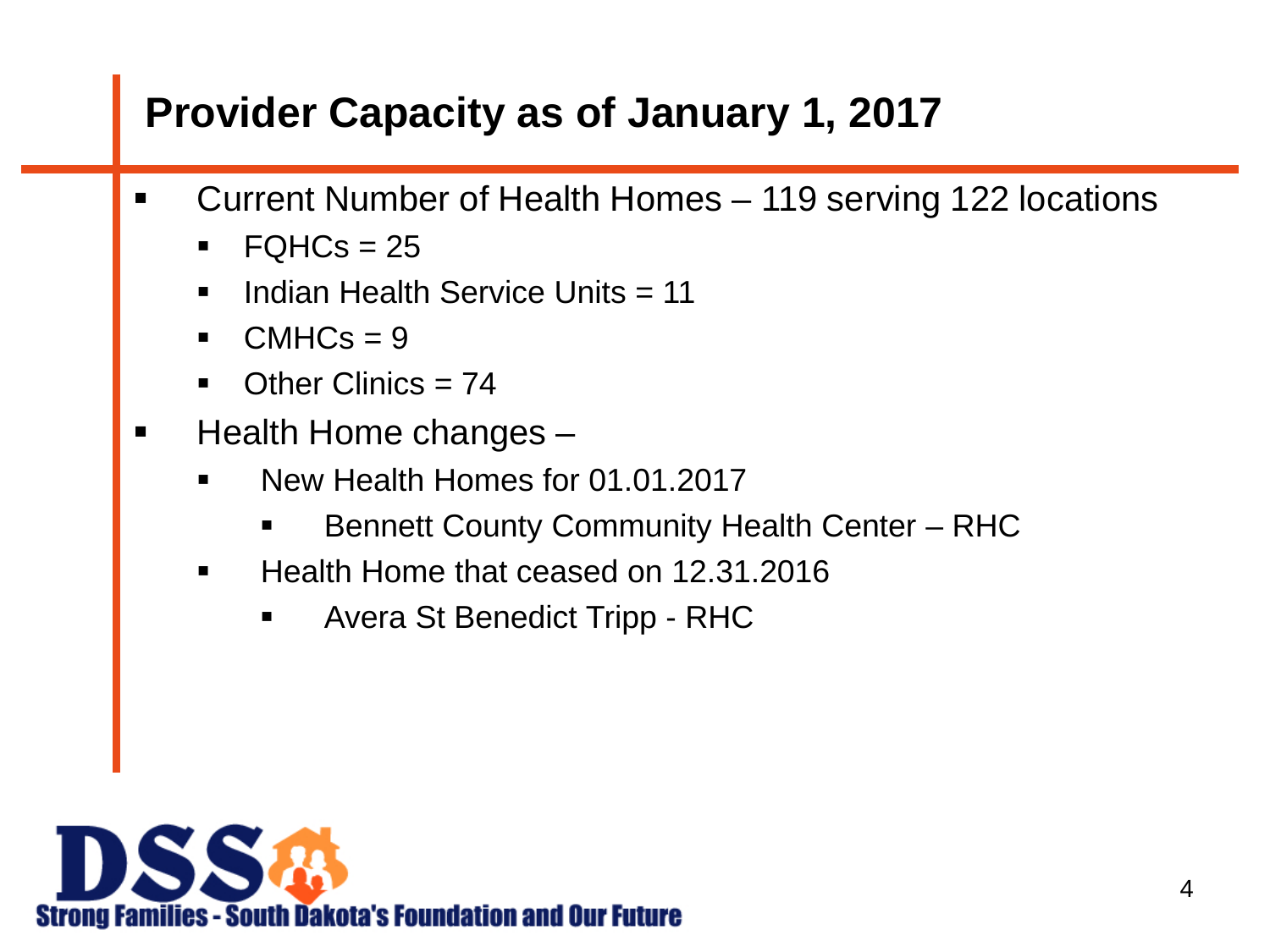### **Increasing Capacity**

- **Priority focus on expanding capacity for those eligible in tiers 2-4.**
- Missing clinics in key areas. Suggestions for method to increase capacity?
	- Mobridge Regional Clinic and associated West River Health Clinics
	- Huron Regional Medical Clinic Medical Clinic
	- Center for Family Medicine in Sioux Falls
	- Madison Community Hospital
	- Most Regional Clinics
	- Avera Medical Group Mitchell
	- Winner Regional Medical Clinic

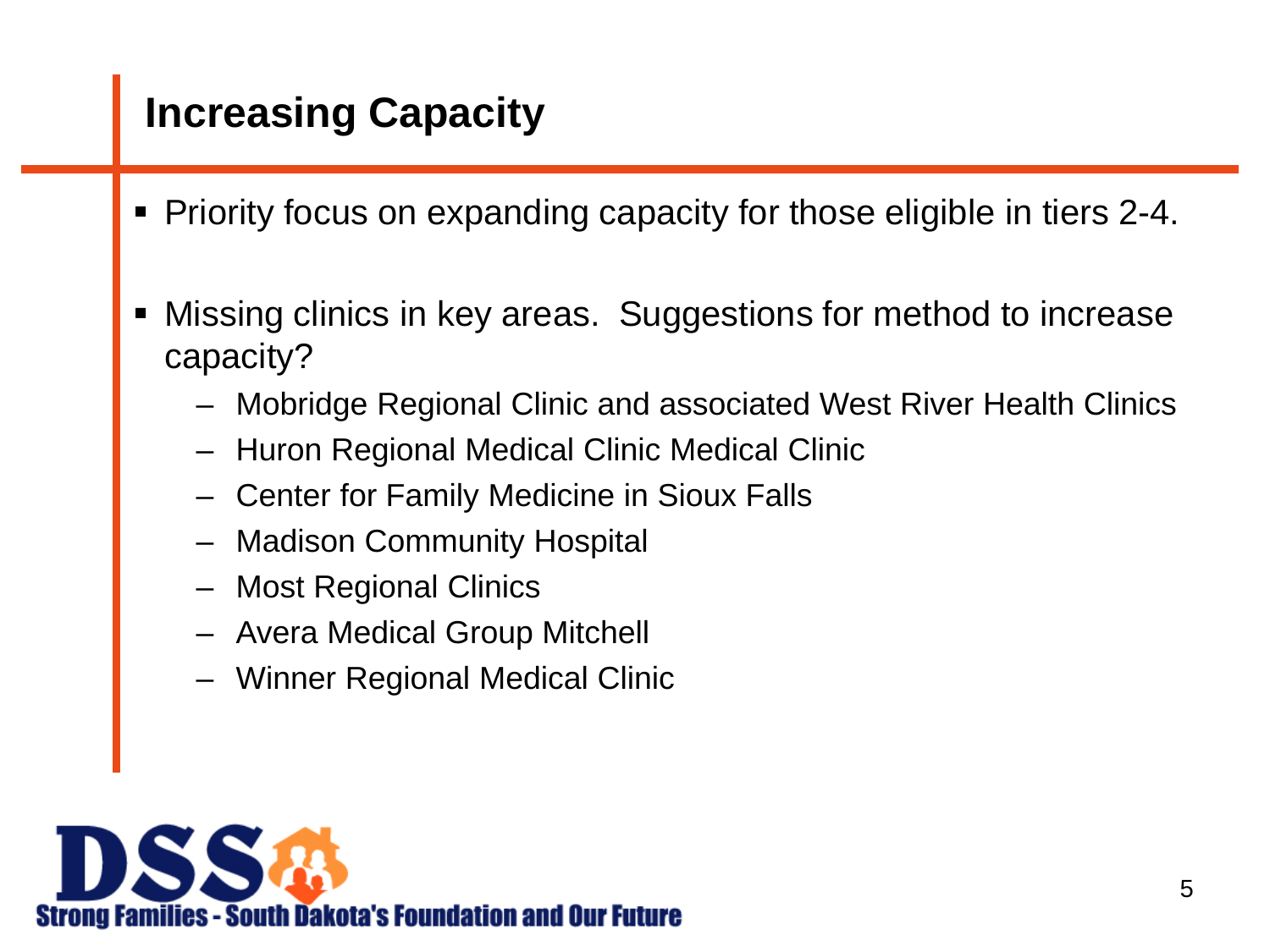#### **Recipient Participation as of Payment Dates**

 There were 5,862 recipients in Health Homes as of December 27, 2016. **FY 2016 average participation was 5806 recipients**.

| <b>Type HH</b>       | <b>Tier 1</b> | Tier <sub>2</sub> | <b>Tier 3</b> | <b>Tier 4</b> | <b>Total</b> |
|----------------------|---------------|-------------------|---------------|---------------|--------------|
| <b>CMHC</b>          | 16            | 214               | 402           | 121           | 753          |
| <b>IHS</b>           | 10            | 1,110             | 592           | 249           | 1,961        |
| <b>Other Clinics</b> | - 57          | 1,852             | 848           | 391           | 3,148        |
| Total                | 83            | 3,176             | 1,842         | 761           | 5,862        |

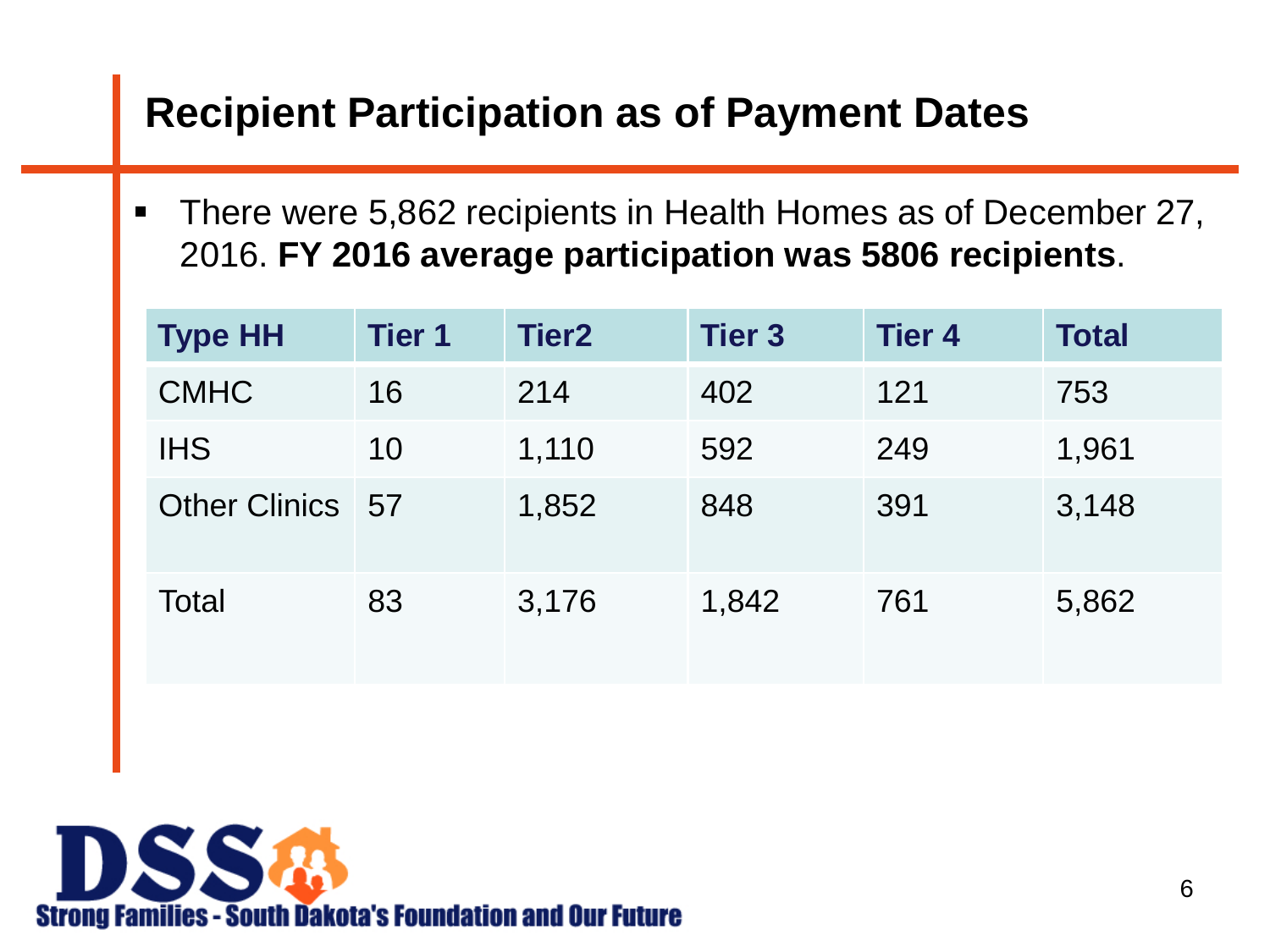### **Trends in Recipient Participation**



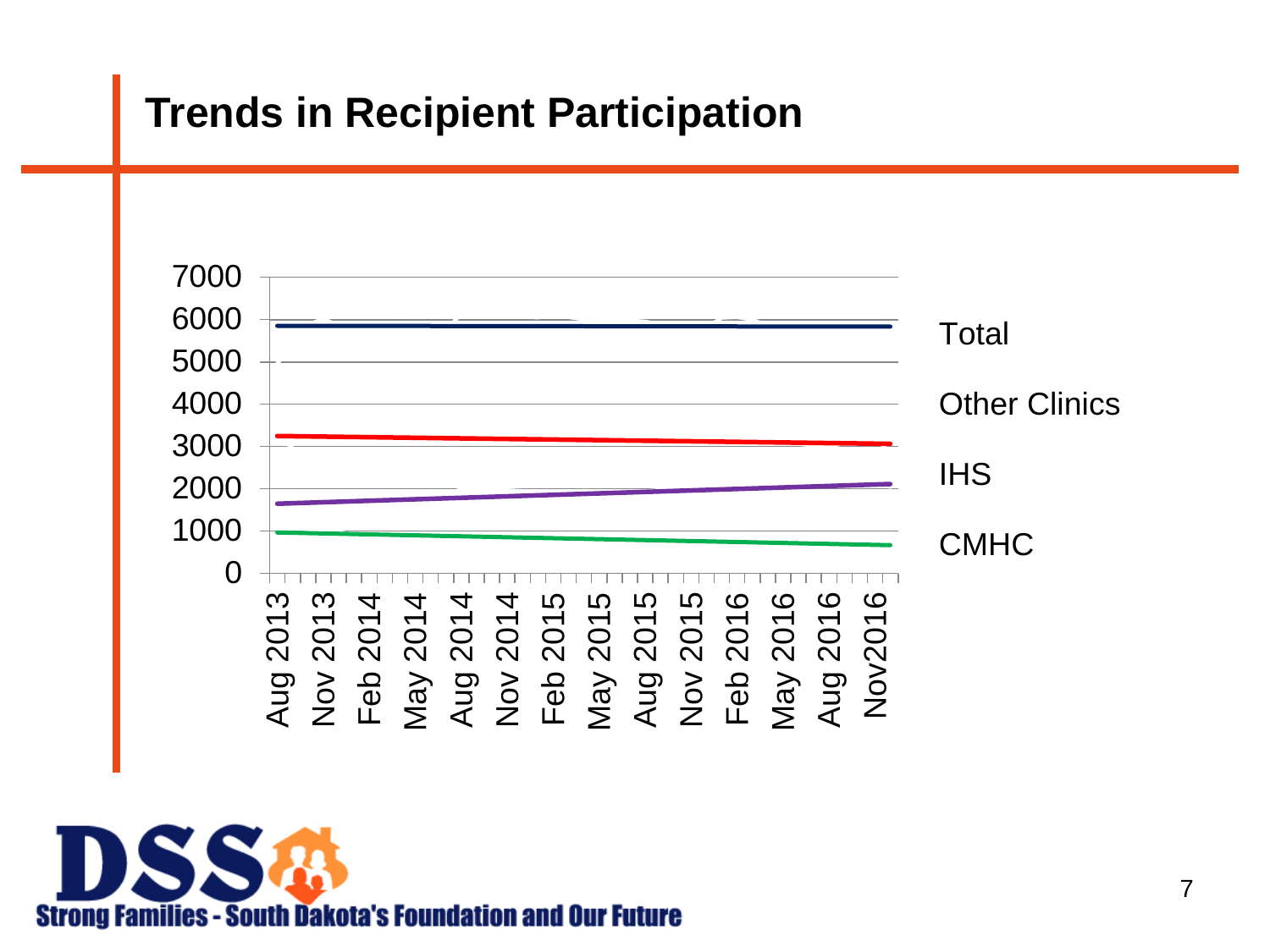### **Opt out Reasons**

- **Background** 
	- Information is a snapshot in time.
	- Data on opt out reasons fluctuates on a daily basis.
	- True tracking of opt out reason was not completed and or standardized until the beginning of 2014.
	- Most opt outs in 2013 are categorized as Recipient choice or Patient Not Interested.

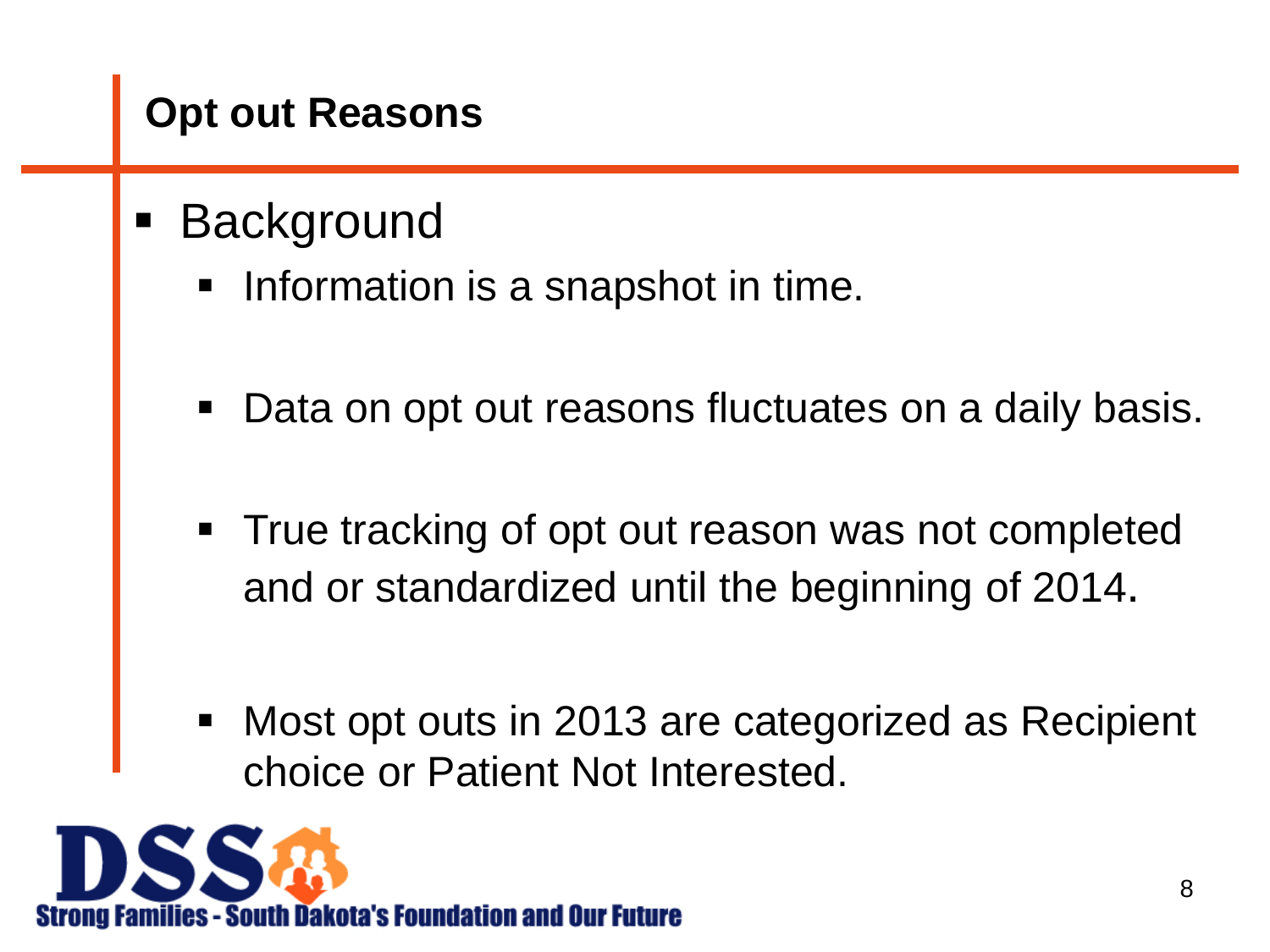### **Opt out Information**

- Address issues
	- Letter came back to DSS or recipient moved out of state.
- **Exercity Issues** 
	- **Health Home not available or their provider not a Health Home**
- Patient Not interested
	- **Includes not interested, Patient thinks they do not need, patient** currently exempt from referrals
- No Contact
	- Facility unable to make contact
- Care Already Coordinated
	- Includes Boarding in School, Child Protective Services, Long Term Care, Psychiatric Residential Treatment Facility, and Department of Correction/Incarceration.

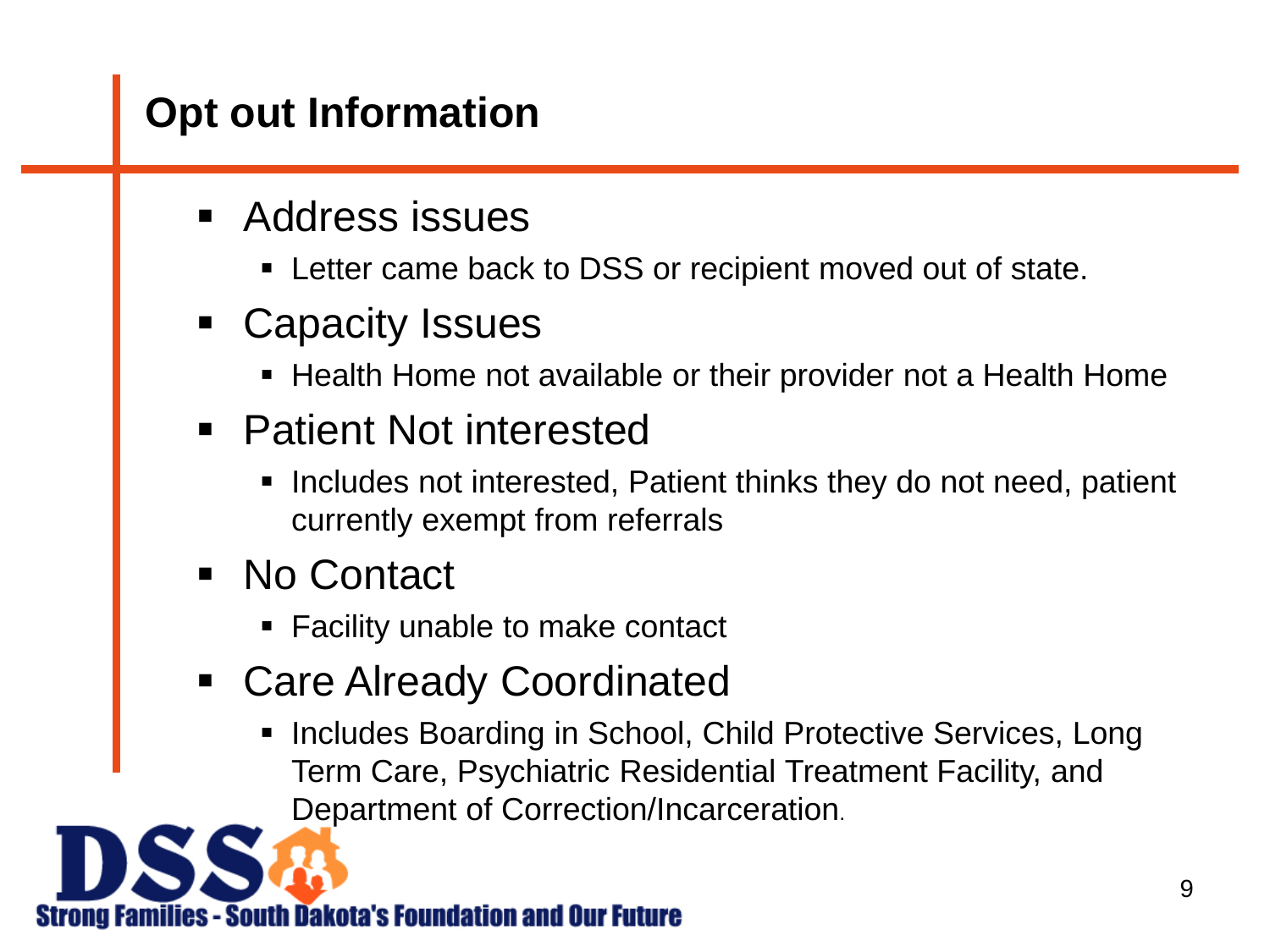### **Opt out Reasons Snapshot in time**



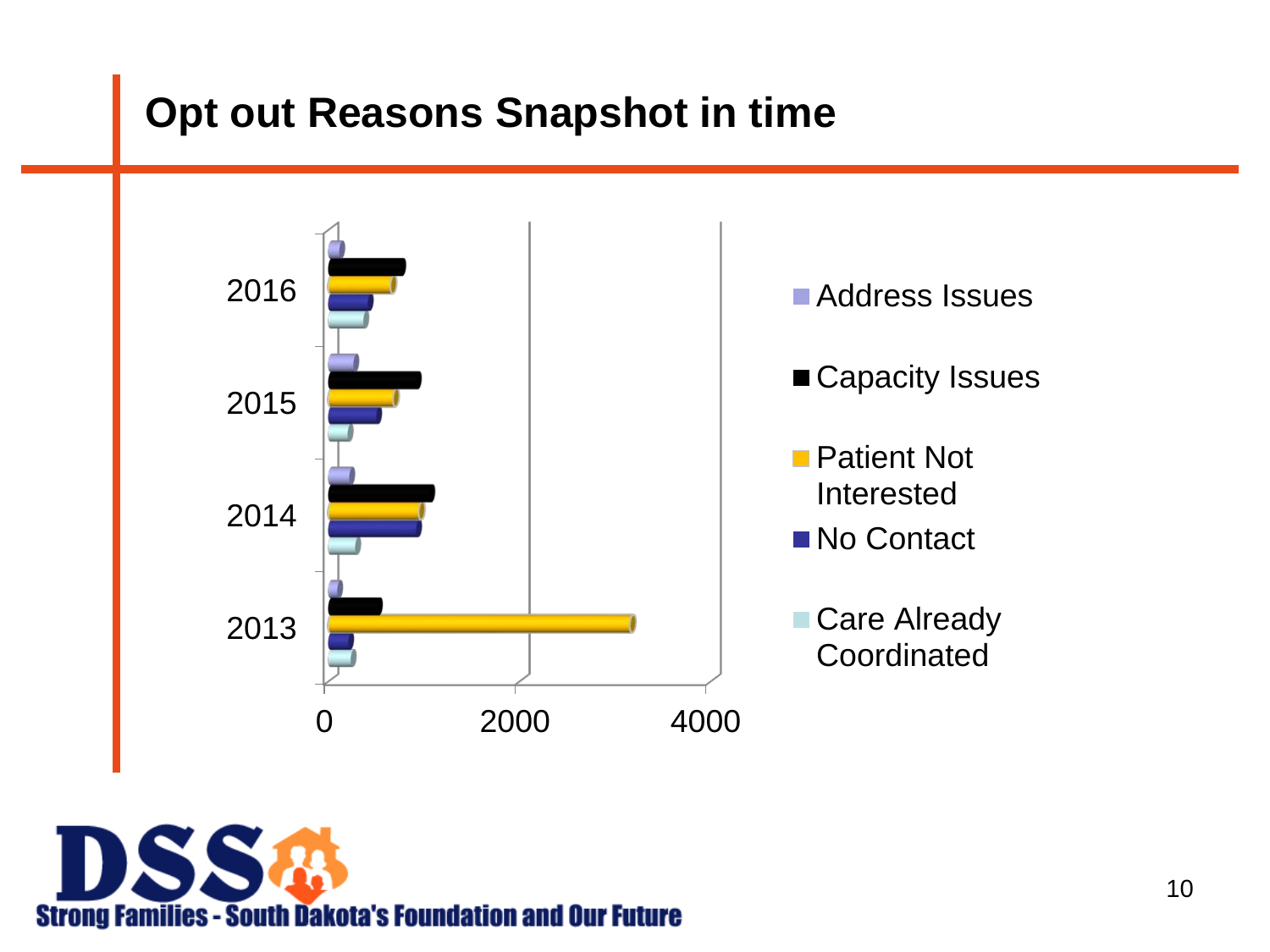### **Increasing Participation**

- Increase Capacity
- Continue to improve engagement strategies
- **DSS** proposing to strategically remove opt outs on certain recipients.
	- Recommend removing opt outs as follows:
		- Recipients with Address issues opt outs
		- Recipients with Patient Not Interested opt outs from 2013, 2014 and 2015, in counties where capacity exists.
		- **Thoughts about removing opt outs due to no contact?**

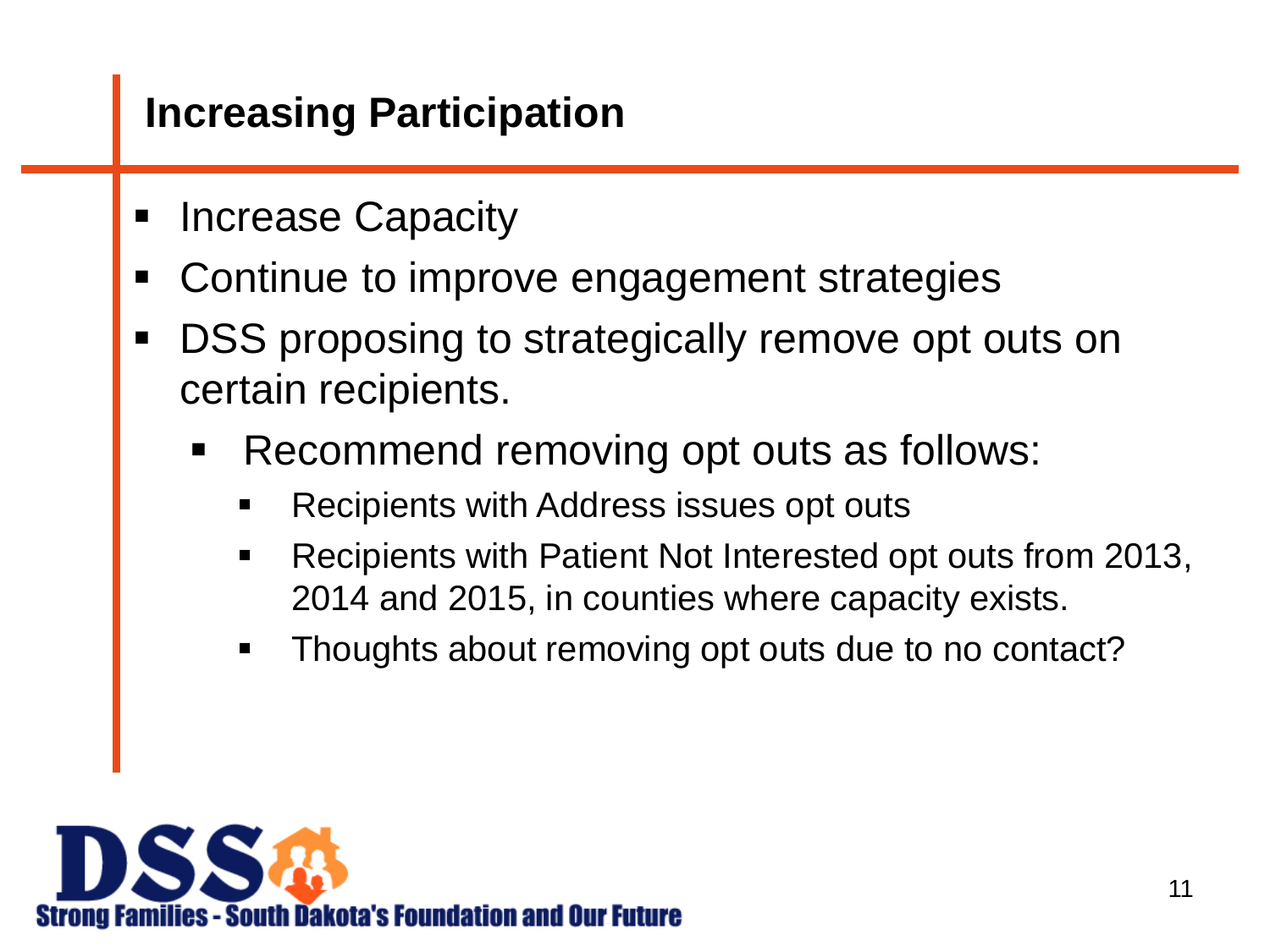### **HIE and Online Provider Portal**

- **HIE Event Notification Update** 
	- **Kevin Dewald**
- **Online Provider Portal** 
	- Portal is live for the following Health Home items
		- Caseload reports
		- **Remits**
	- $\blacksquare$  Forthcoming will be the
		- Paid Claims reports
		- Core Services Reports
	- Will be moving away from Clinic Ids when these two pieces are complete. BNPI will be come a way to determine groups.

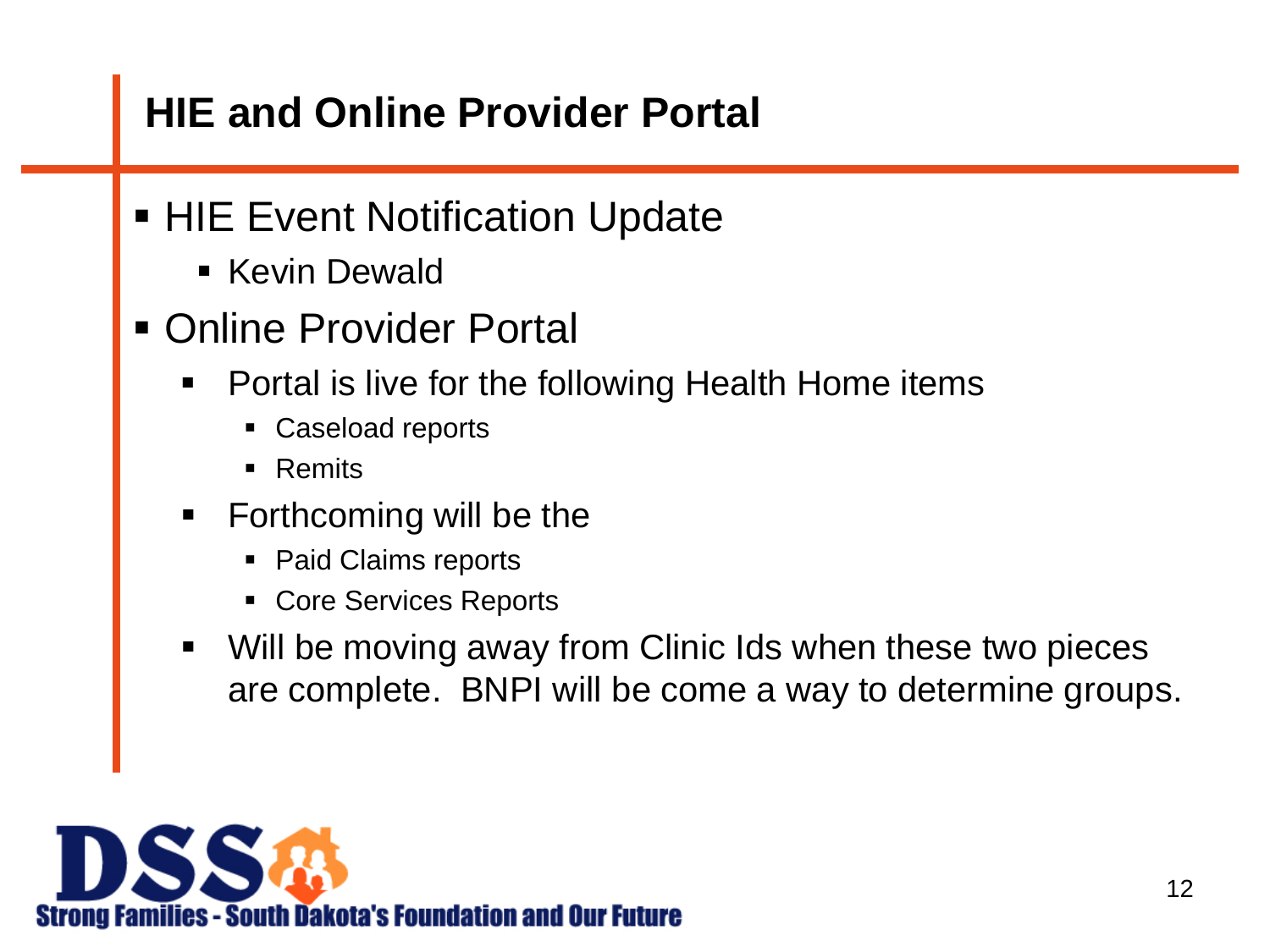## SD Health Home Implementation Workgroup **3. Patient Engagement Strategies**

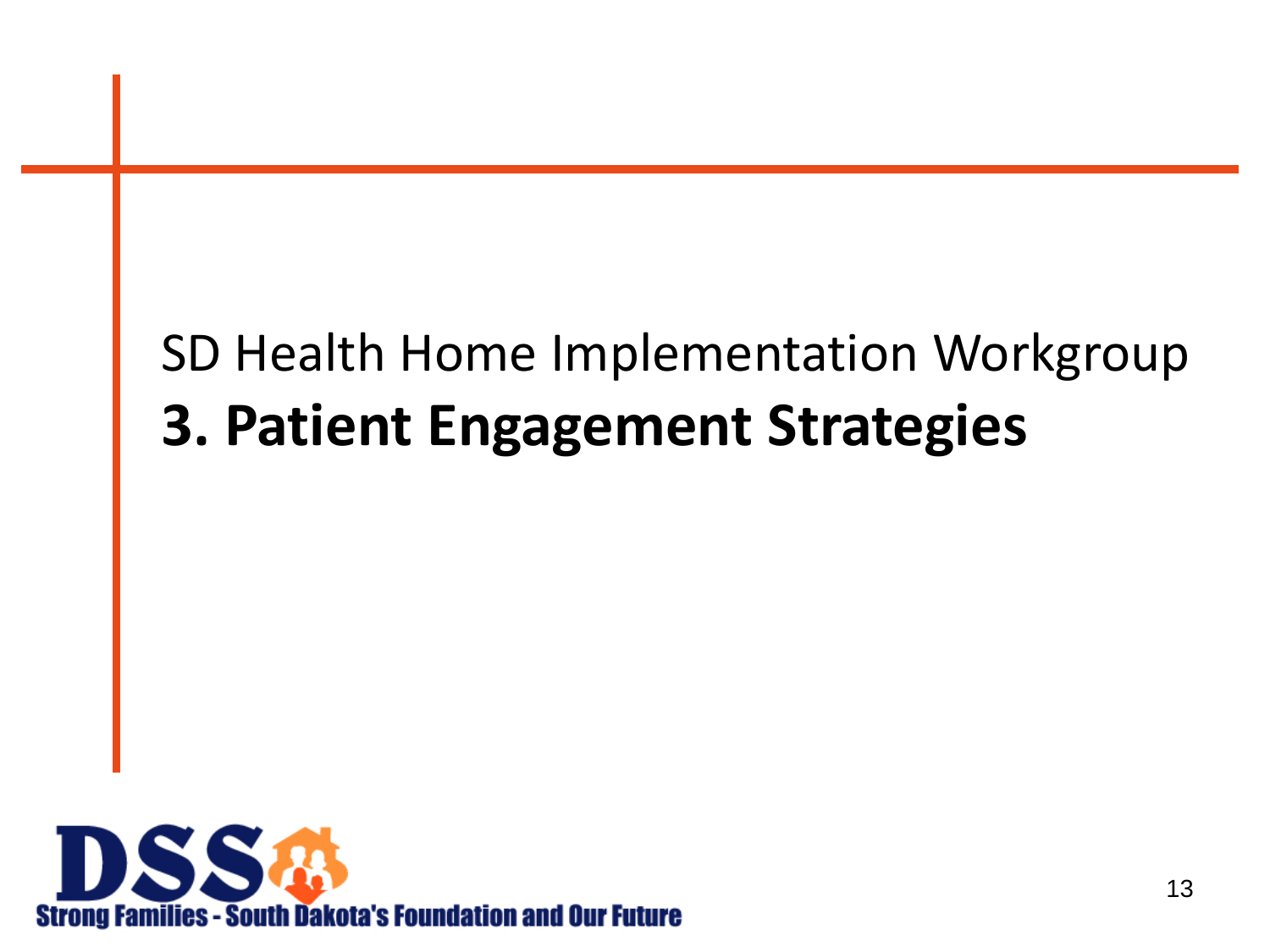### **Trend in Core Service Provision by quarter**

**Percent of Health Home recipients provided a core service by** quarter.



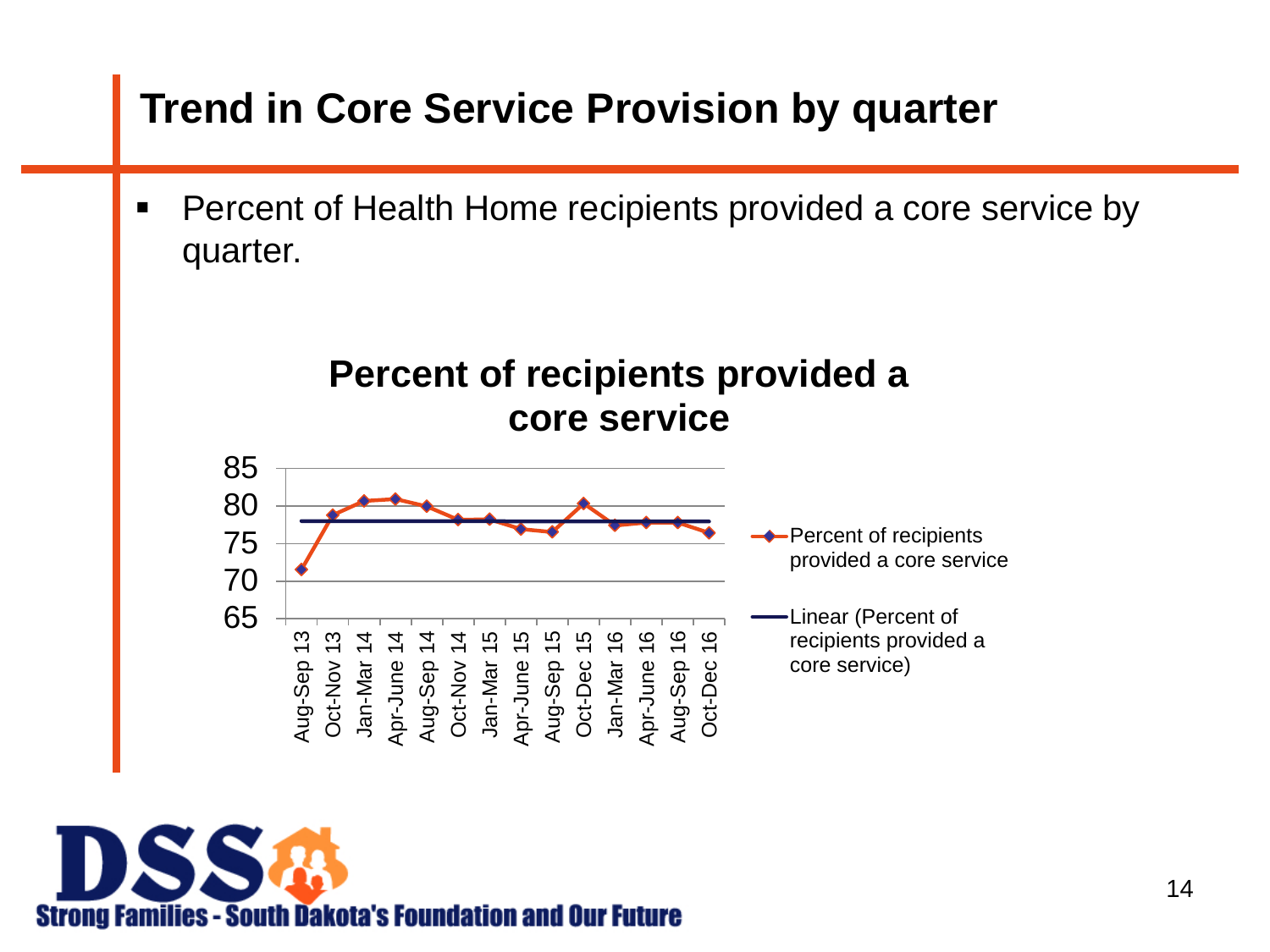## **Brainstorming Engagement Strategies**

- **Previously indicated that policy requiring three attempts** to contact using two different methods over 45 days led to a lower rate of core service provision.
	- Recommendations on this policy?
	- What else could be done to encourage more attempts to engage recipients?

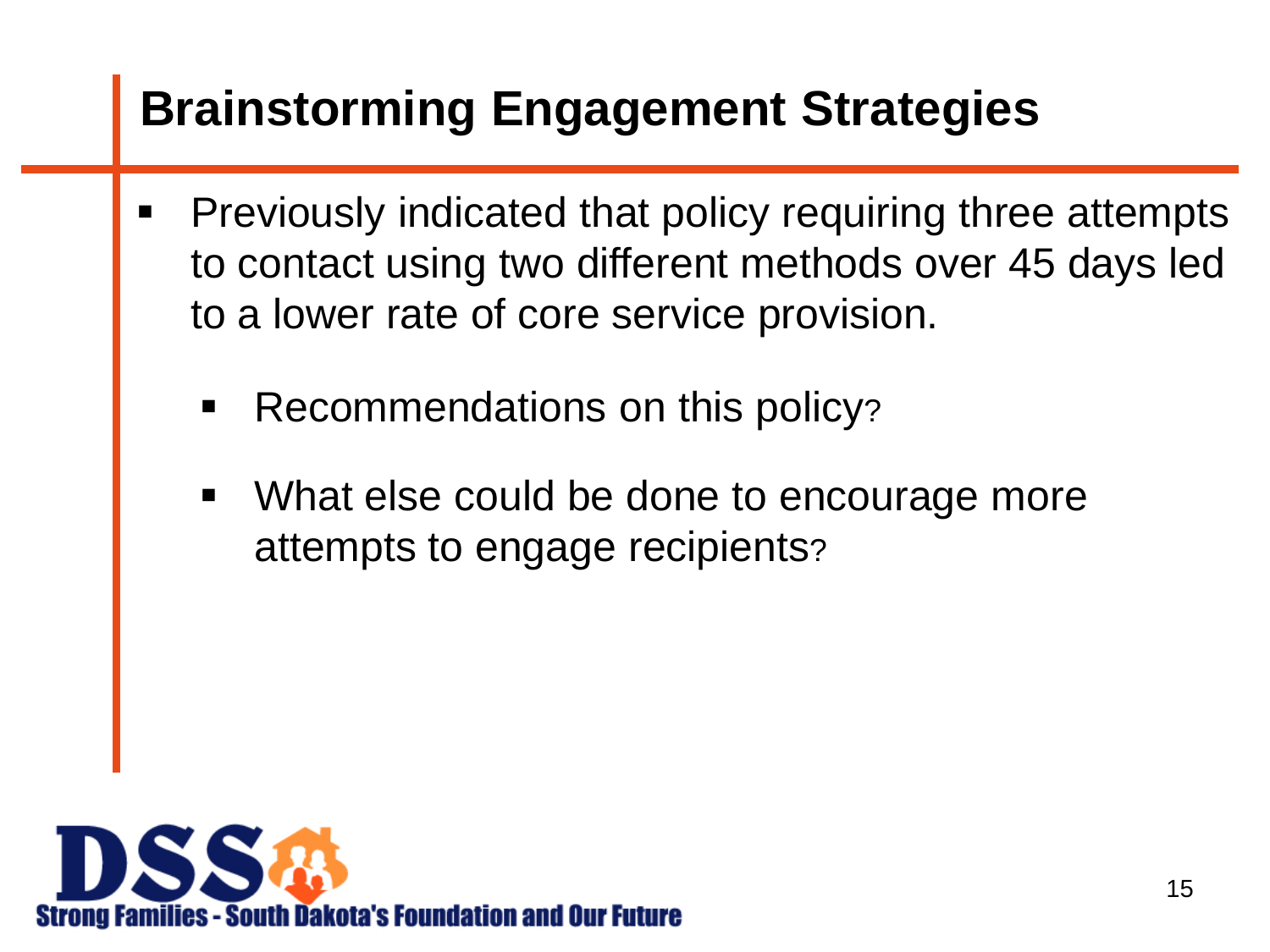## Health Home Implementation Workgroup **4. Health Home Training Needs**

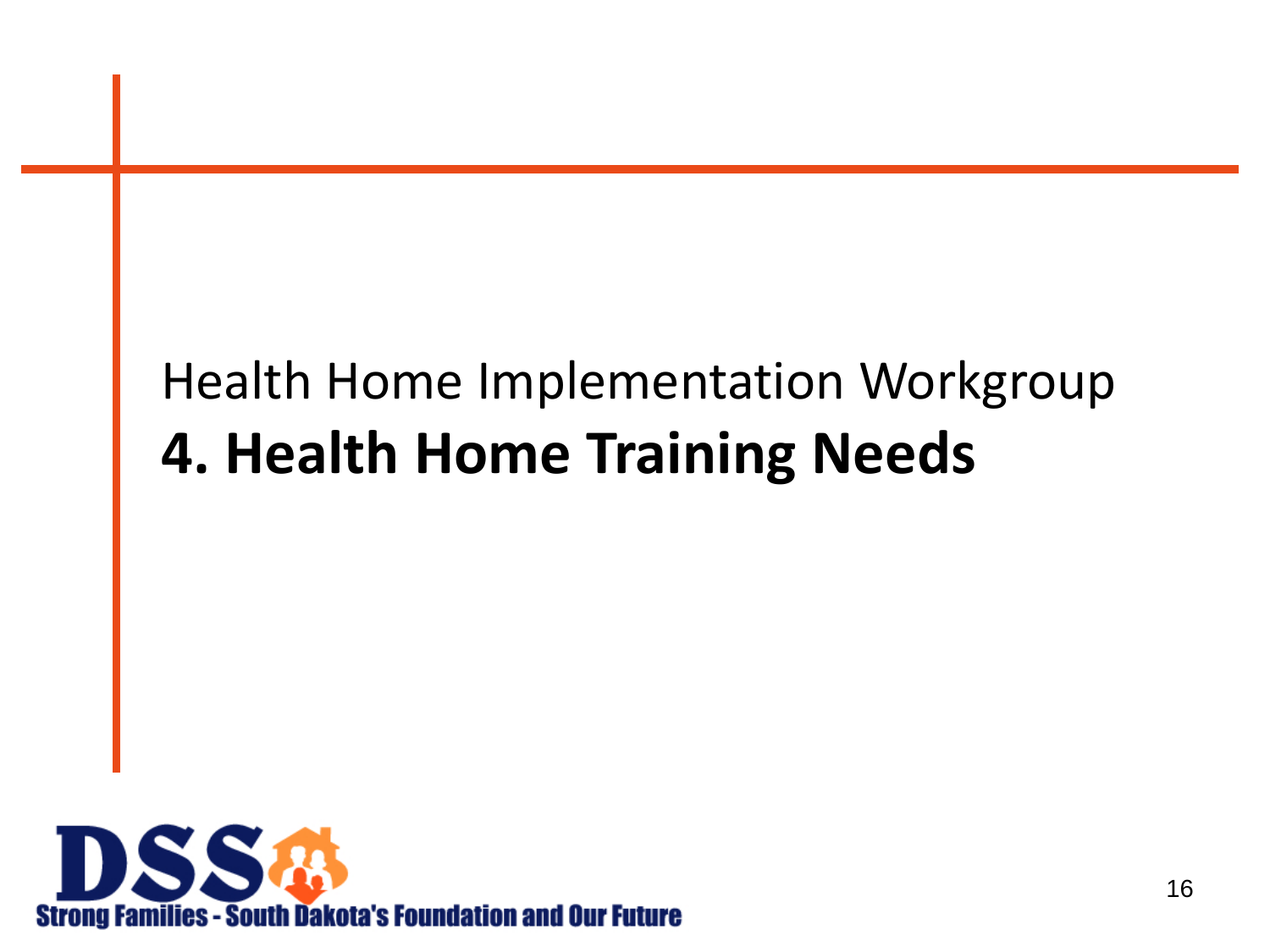## **Health Home Training Needs**

- Training on the new outcome measures was provided in July of 2016. The data continues to improve.
- Provided Online Portal Training and worked with group to help test the portal.
- Four Health Home Sharing Sessions were conducted in Sept of 2016. The feedback in the evaluations was very positive. Plan to do similar sessions this fall.
- Need to query Care Coordinators again on trainings they might find helpful.
- All training web resources found at [http://dss.sd.gov/healthhome/training.aspx.](http://dss.sd.gov/healthhome/training.aspx)

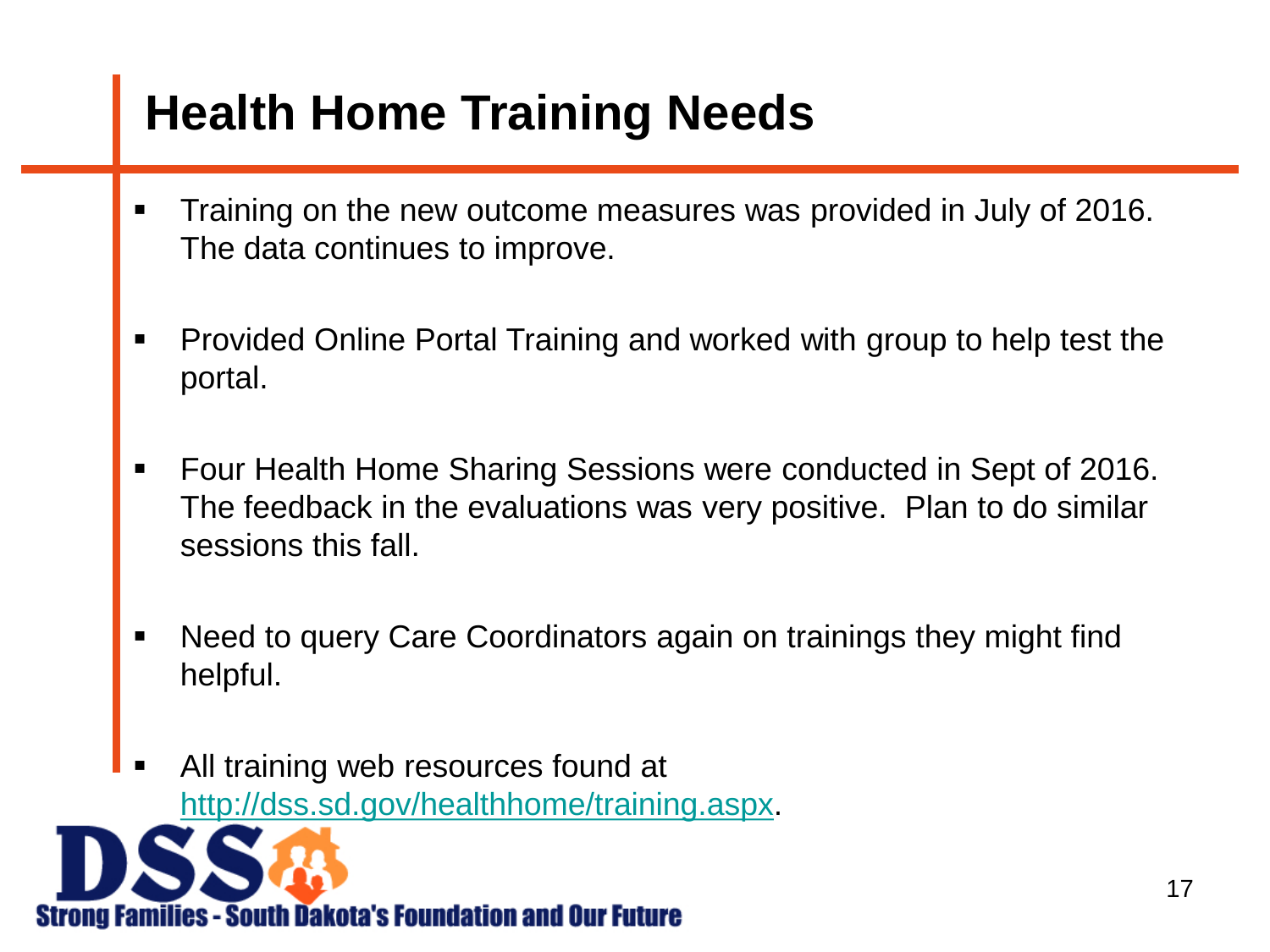## Health Home Implementation Workgroup **5. Health Home Performance Analysis**

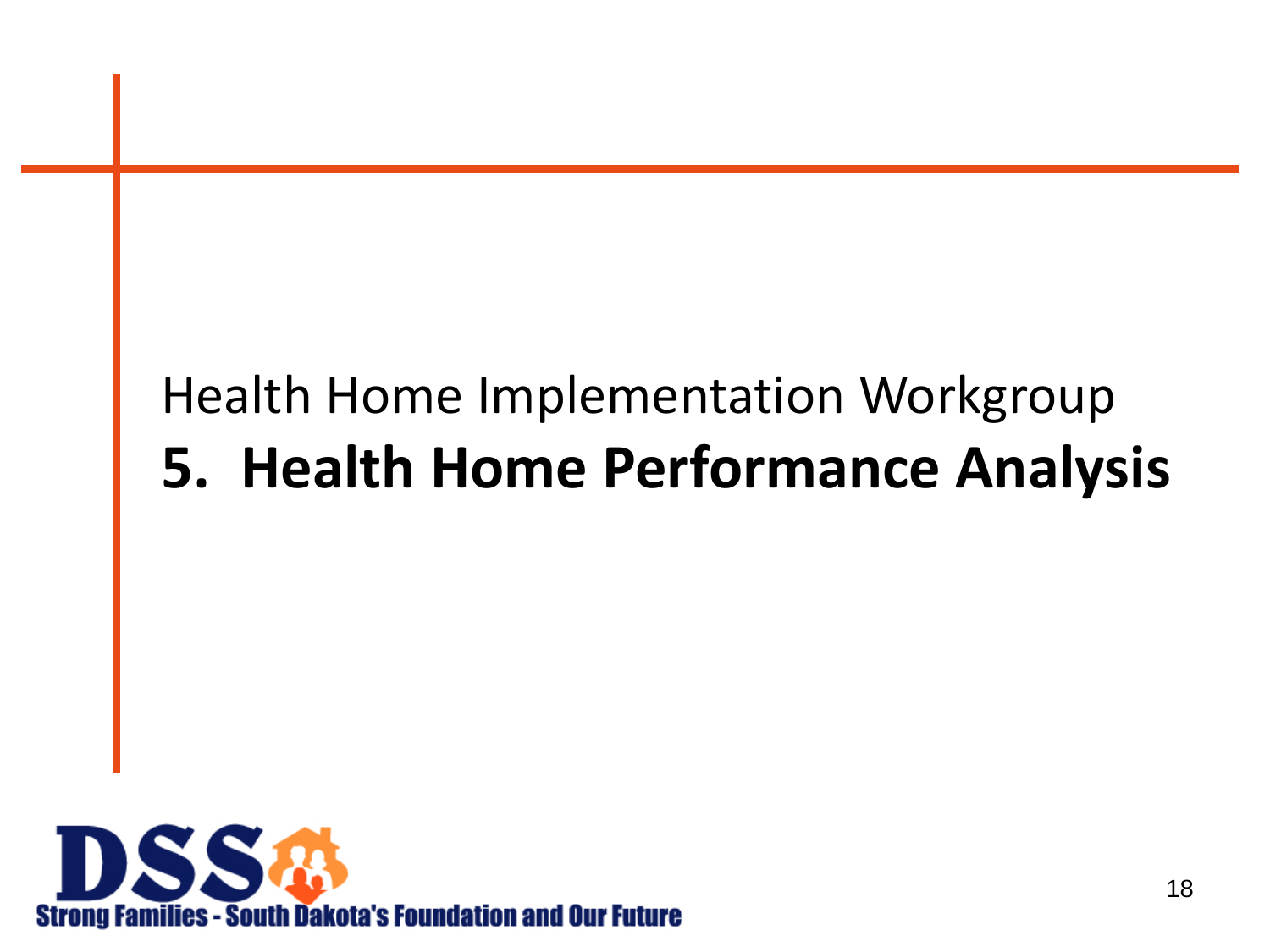### **Health Home Performance History**

- Initial Analysis done completed for FY 2015. Small numbers made it very challenging to do a great deal of analysis.
	- Findings released at our last meeting included a reduction of 1.2 claims per member per month.
- Population further expanded for FY 2016 analysis.
	- Worked on one page analysis comparing where we were at program implementation to where we are now. The results of this analysis are seen on the next set of slides as well as some of our key outcome indicators.
- Currently, working with HMA on a new methodology to do a comparison group analysis.
	- First time conducting this type of analysis. Working with HMA to refine the results.

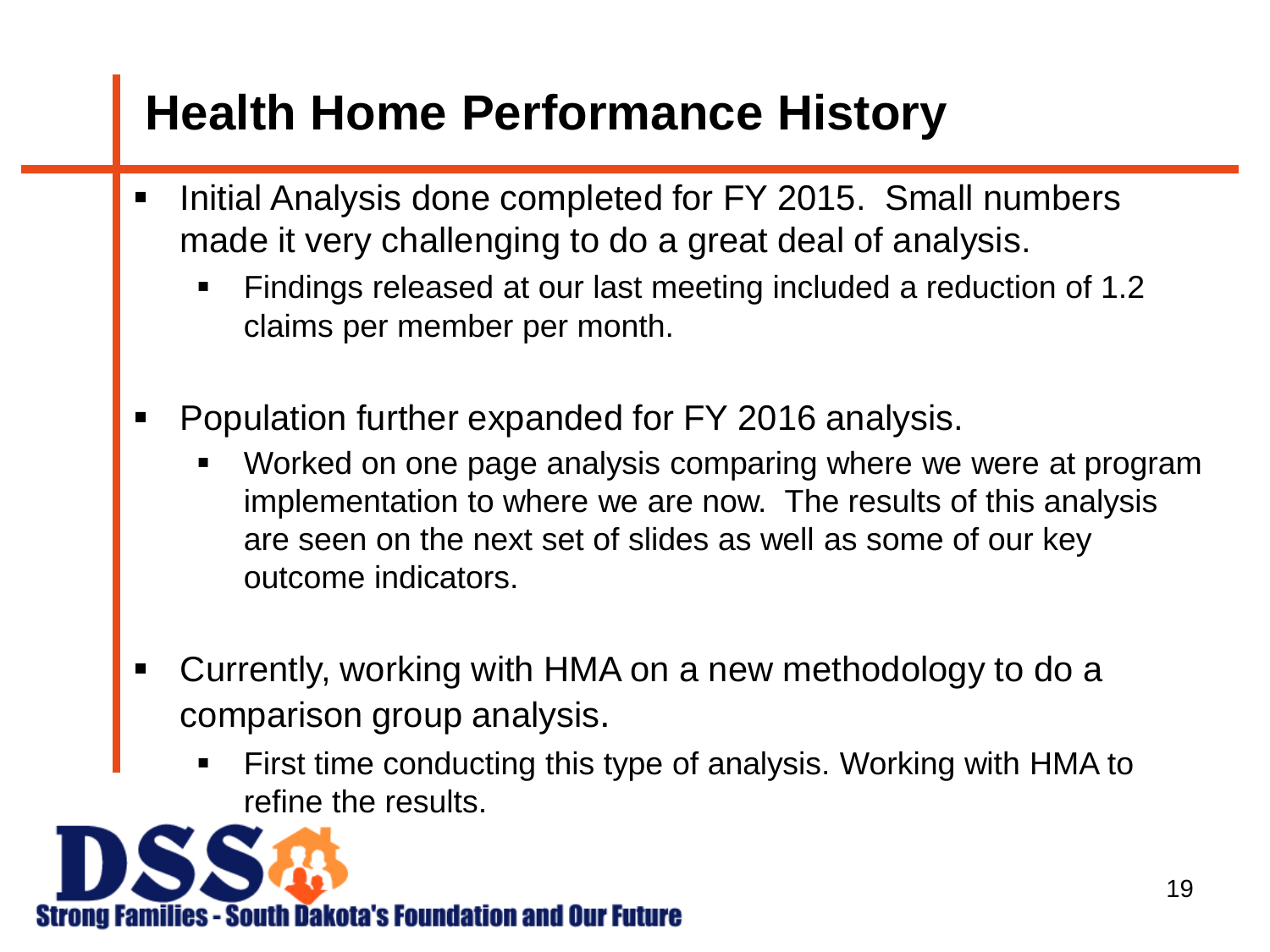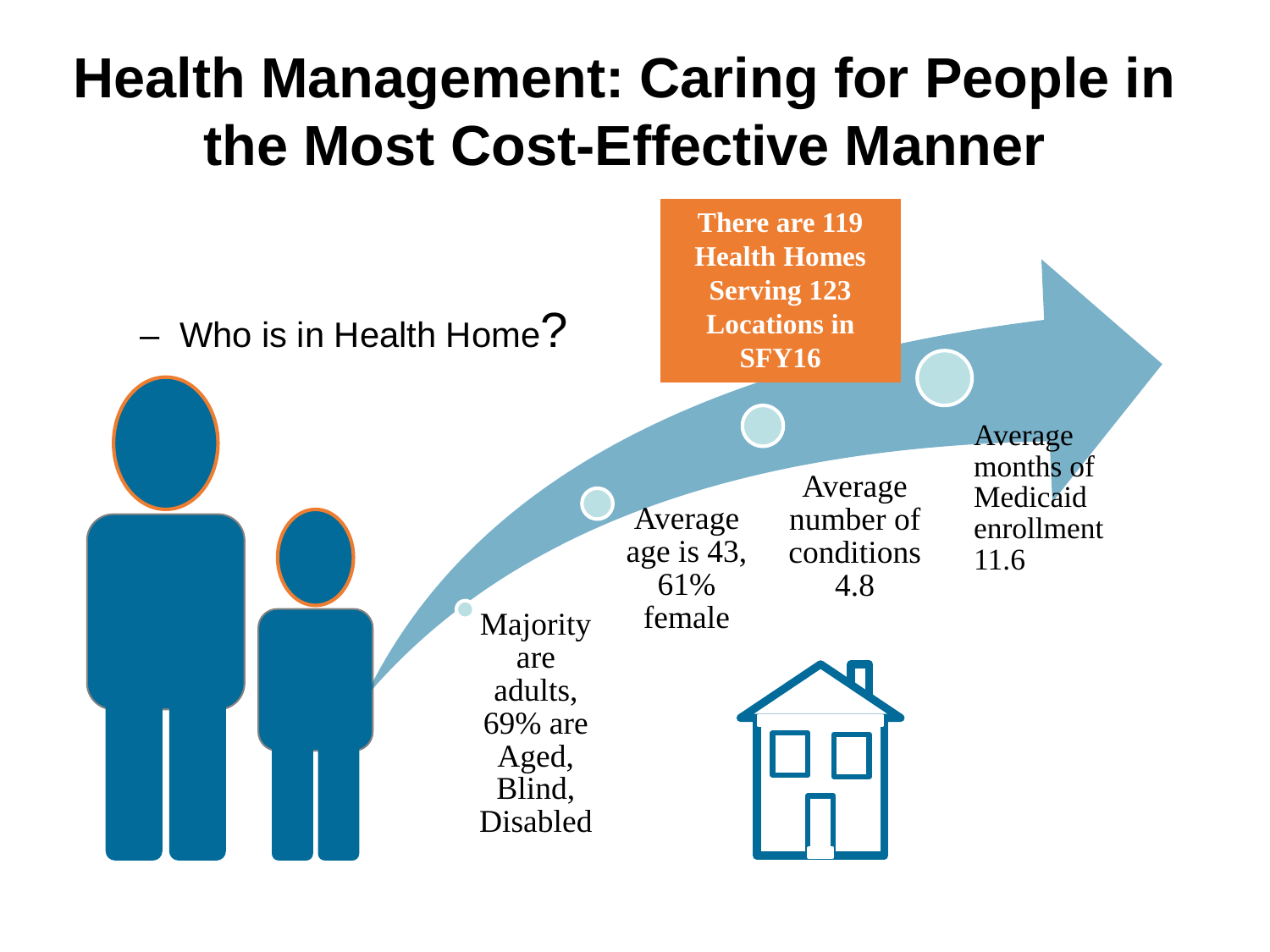#### **Health Home Program Success Stories**

**The Health Homes report many success stories resulting from the activities and interventions for patients, for example:**

- *A 50-Year-Old Female enrolled in the Health Home program since December 2013 has improved health significantly as part of participating in the Health Home Program.*
- *Her starting weight was 245 with a BMI of 44.7 and she is now down to 129 pounds with a BMI of 23.3. She makes all of her dental and eye appointments as well as her yearly wellness exams and mammograms. She has reduced her cholesterol to the point that she was able to stop one medication. She has significantly reduced her smoking and is working toward quitting.*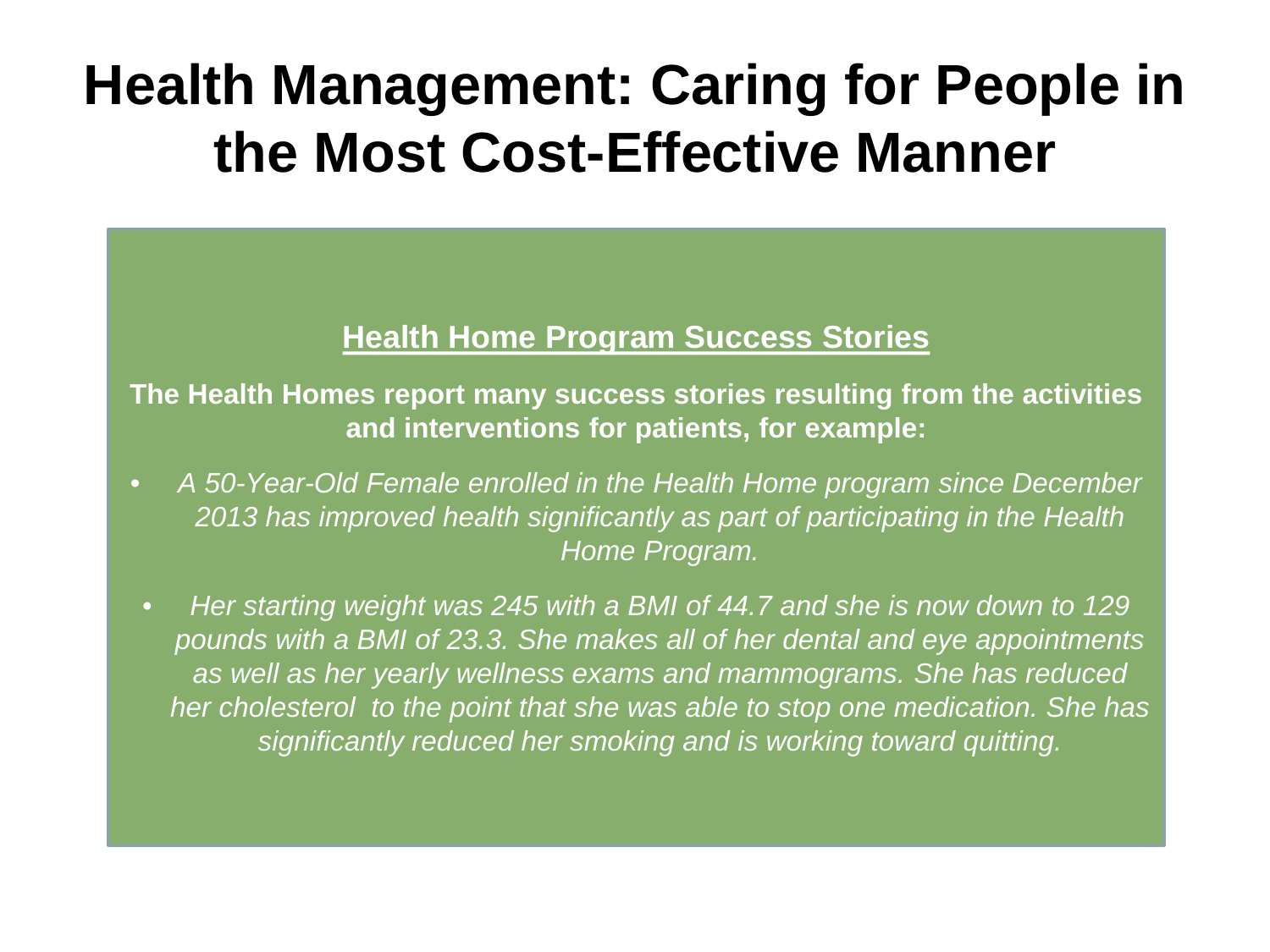#### • **Health Homes Outcomes FY 2015 – FY 2016**

**14% increase in use of electronic medical records and almost 50% l**i **notific records** t **24 hours** 

**discharge** 

**illness.**

– Health Homes report every 6 months on a number of performance measures with multiple measures for some conditions , e.g., asthma, diabetes, behavioral health patient demographics, coordination of care, process and utilization of services. New measures for 2017 include substance abuse screenings as well as 72-hour follow-up for hospitalization due to COPD.

| <b>Reduction of 1.2</b><br>claims per month $-$<br>a 14% reduction in<br>average number of<br>monthly claims<br>(inpatient,<br>outpatient, Rx) |  |                                                                                                                                             | Almost a 40%<br>increase in<br>children<br>screened for<br>clinical<br>depression | 6% increase in<br>people visiting<br>primary care<br>provider in last 6<br>months                                           |                                 | <b>Almost double the</b><br>number of counseling<br>sessions with<br>recipients/families to<br>adopt healthy<br>behaviors associated<br>with disease risk<br>factors |                                                                            |
|------------------------------------------------------------------------------------------------------------------------------------------------|--|---------------------------------------------------------------------------------------------------------------------------------------------|-----------------------------------------------------------------------------------|-----------------------------------------------------------------------------------------------------------------------------|---------------------------------|----------------------------------------------------------------------------------------------------------------------------------------------------------------------|----------------------------------------------------------------------------|
| rease in use<br>nic medical<br>and almost<br>crease in<br>ation and<br>ransmission<br>u <b>rs from</b>                                         |  | 14.3% increase in<br>medication<br>adherence<br>(prescriptions filled at<br>least 85% of the time)<br>for individuals with<br>severe mental |                                                                                   | <b>Hypertension</b><br>(slight increase<br>in percent of<br>people with<br>blood pressure<br><b><i>Commention Lines</i></b> | 1% increase in<br>is in control | people whose BMI                                                                                                                                                     | 1% increase in<br>people whose<br><b>HbA1c</b> is in control<br>(diabetes) |

**in control**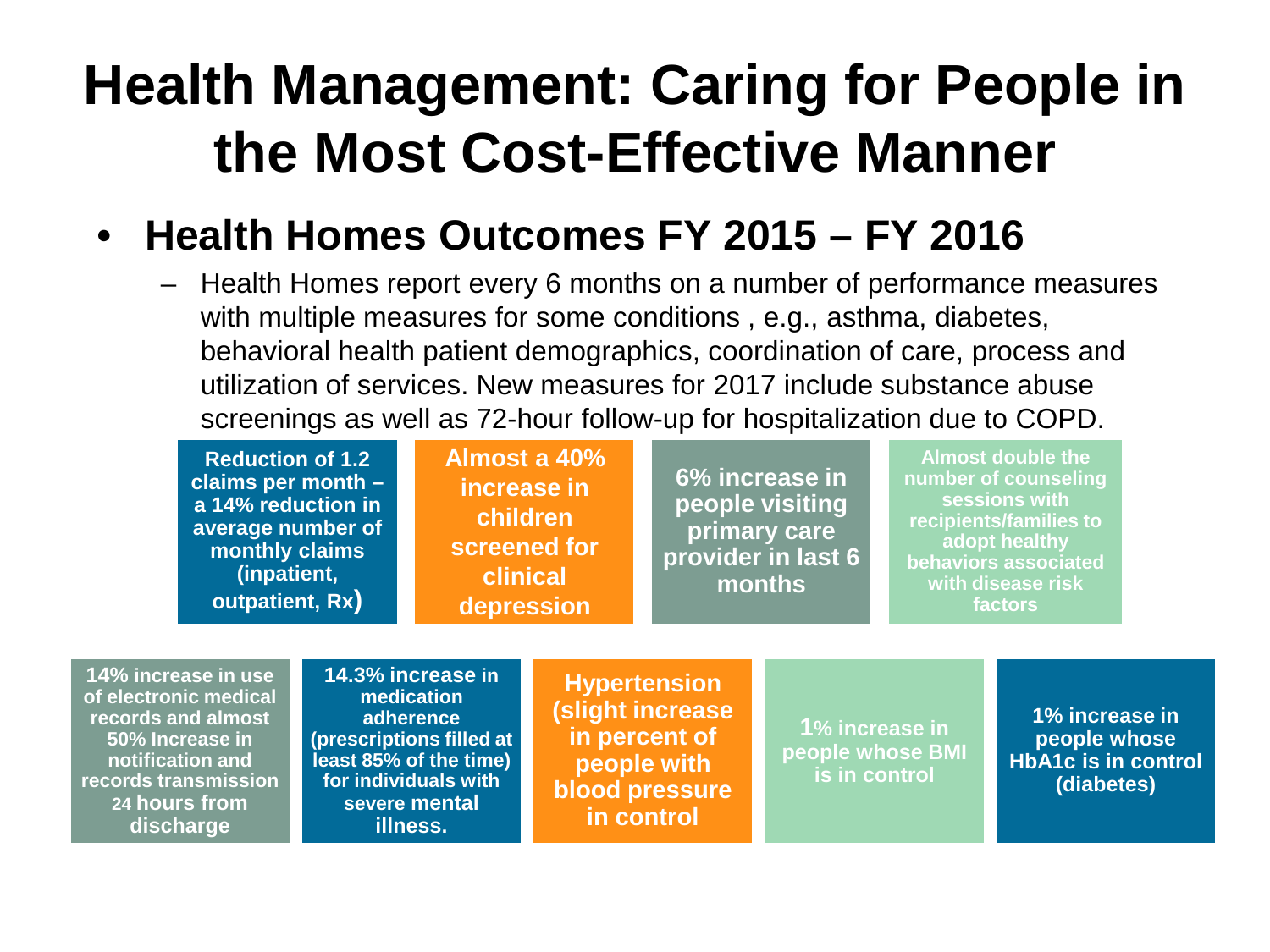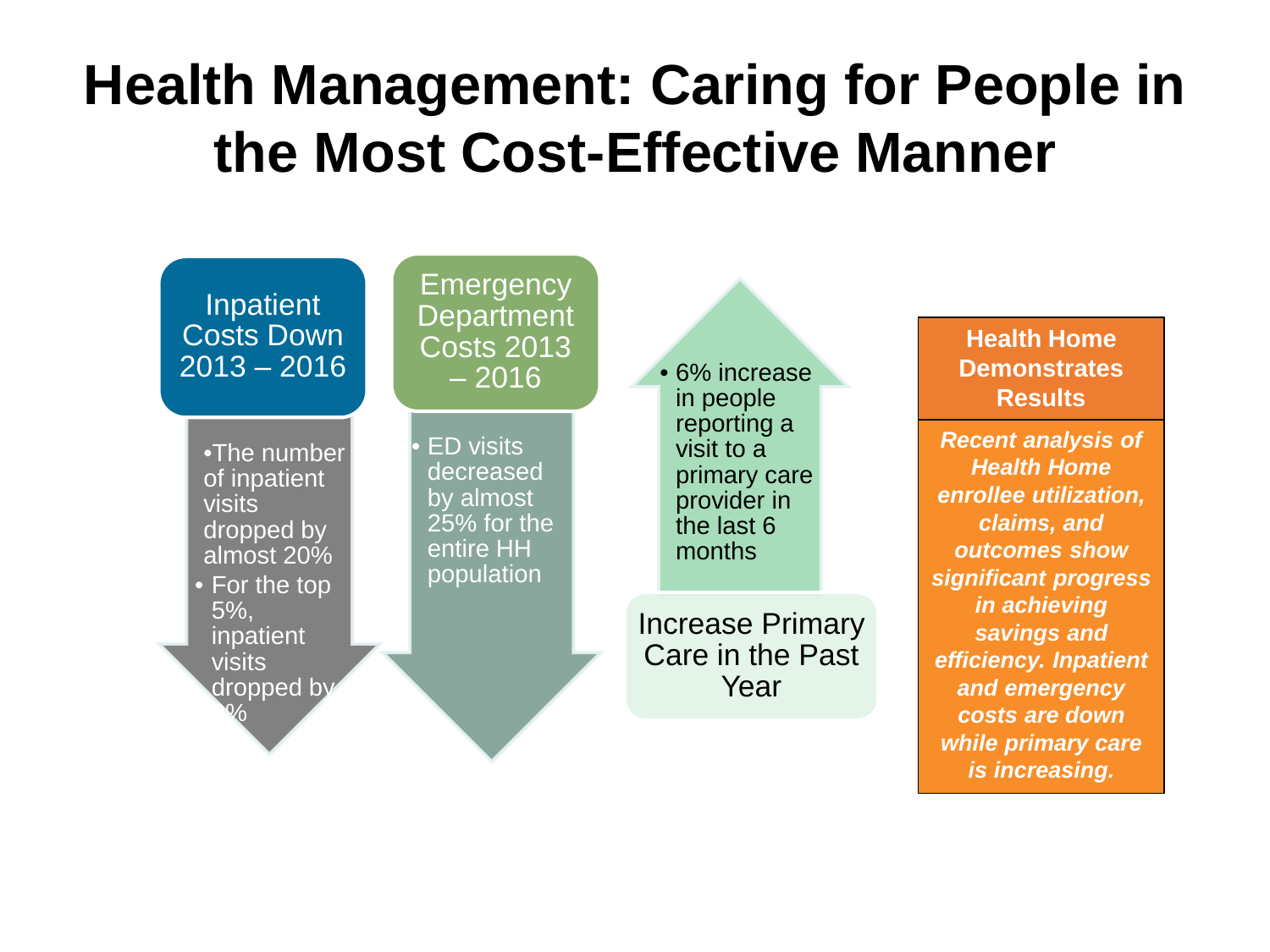### • **Health Homes – Estimates of Avoided Costs**

• Total costs for Health Home enrollees rose by 12% between 2013 and 2016 compared to the 16% projected increase in costs for the Health Home eligible population prior to implementation. This is a conservative estimate of the impact on costs "with" and "without" the Health Home program. We are continuing to study the effects for recipients who are Health Home eligible but not enrolled in Health Home.



*\$3 million in expenditures that were prevented by the Health Home program reducing the growth rate compared to how costs could have grown for the Health Home population without the Health Home program* 

With Health Home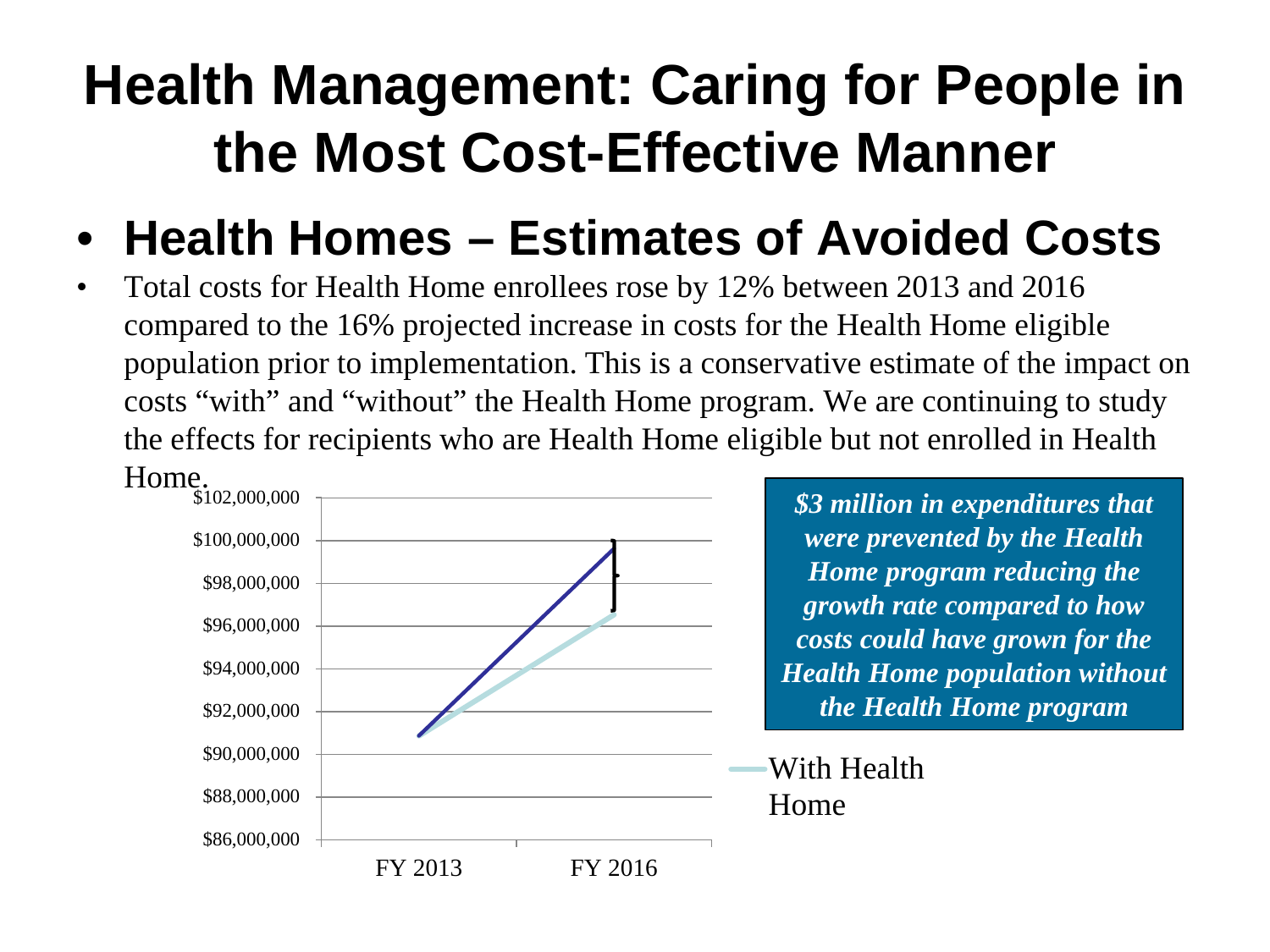## Health Home Implementation Workgroup **6. Other Discussion**

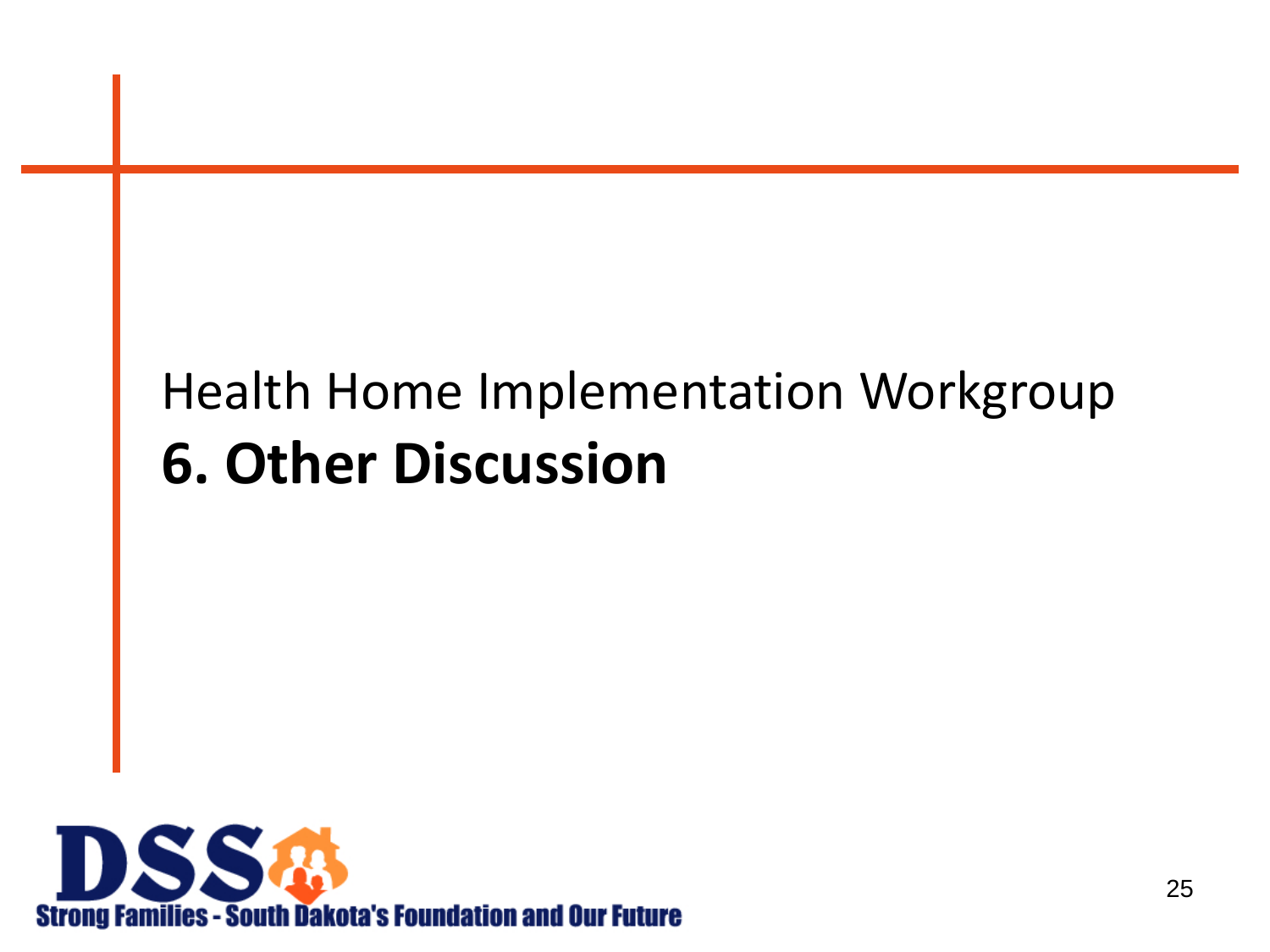#### **Other Discussion – Explore Shared Savings**

- There are federal and state models for developing shared savings programs, e.g., the Medicaid Comprehensive Primary Care (CPC) program.
- CMS has developed a methodology to measure savings and share them across providers in particular regions.
- CPC includes primary care along with multi-payer reforms, continuous use of data to drive quality improvement, and meaningful use of health information technology.

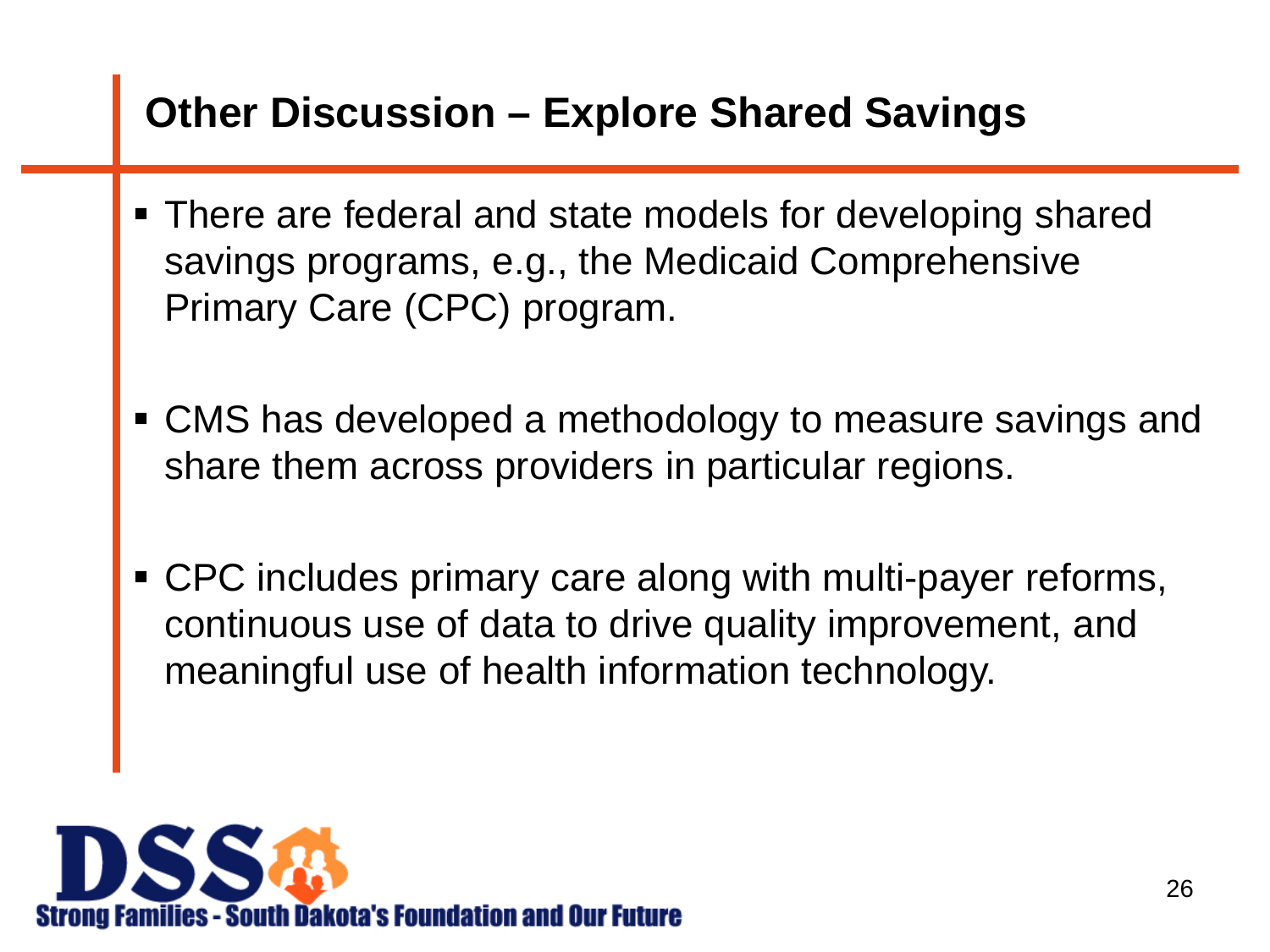### **Other Discussion – Explore Shared Savings - Methodology**

- **Five steps for calculating shared savings** 
	- 1. CMS calculates shared savings at the regional level
	- 2. CMS uses claims experience in the region to estimate future expenditures
		- $\triangleright$  CMS calculates the baseline and future expenditure targets, with and without CPC
	- 3. If a region spends less than the expenditure target by more than 1% then CMS shares the savings

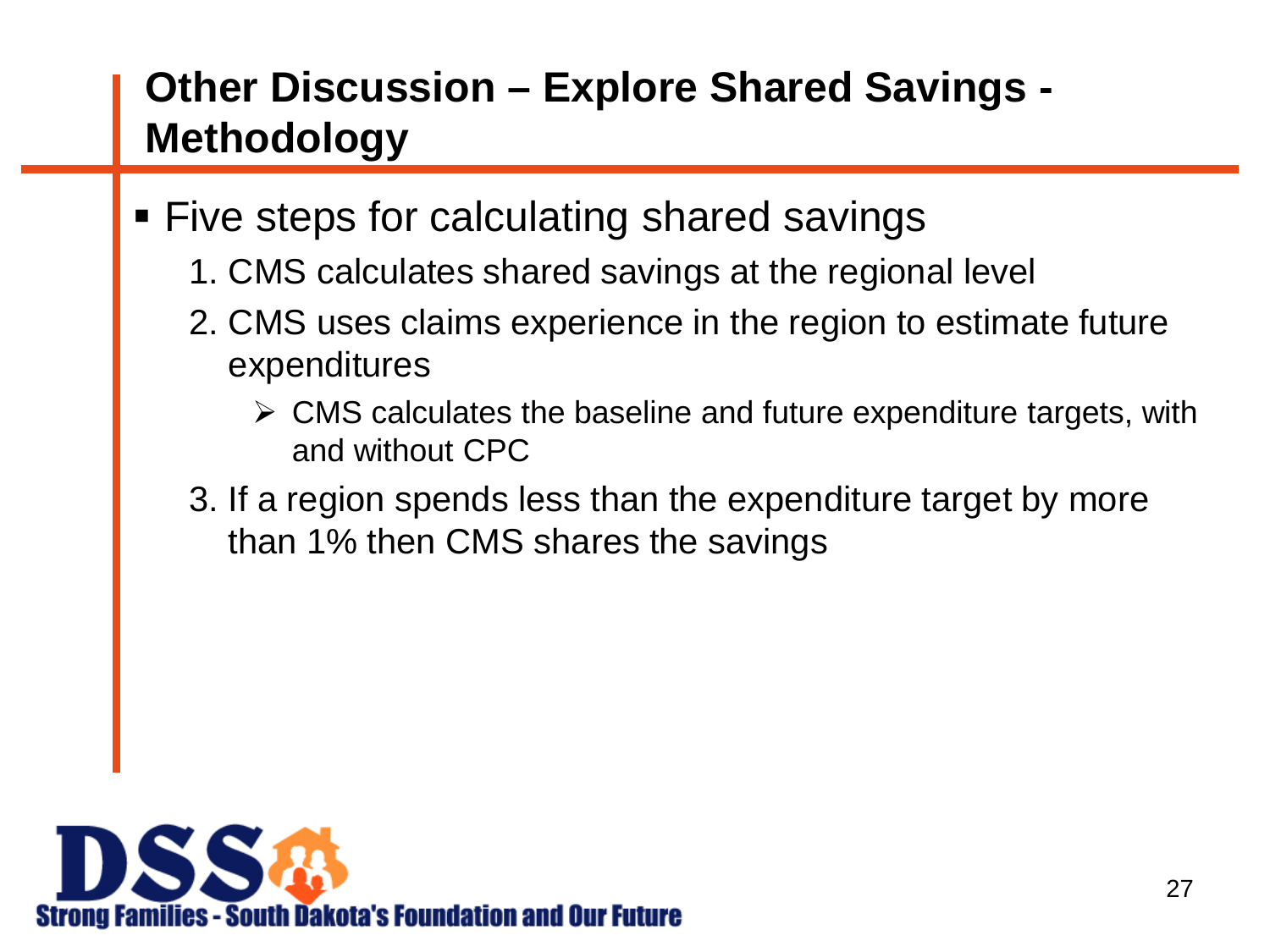### **Other Discussion – Explore Shared Savings – Methodology( Continued)**

- Five steps for calculating shared savings (cont)
	- 4. A practice's share is determined by the relative proportion of care management fees in the region
		- $\triangleright$  Larger practices have more care management fees therefore get a larger proportion of shared savings
	- 5. Only practices that maintain or improve quality of care are eligible to share in the savings. Practices are score on following quality metrics:
		- $\triangleright$  CAHPS patient experience surveys
		- $\triangleright$  Three regional claims-based quality measures
		- $\triangleright$  Nine (out of 13) electronic Clinical Quality Metrics from the Meaningful Use program

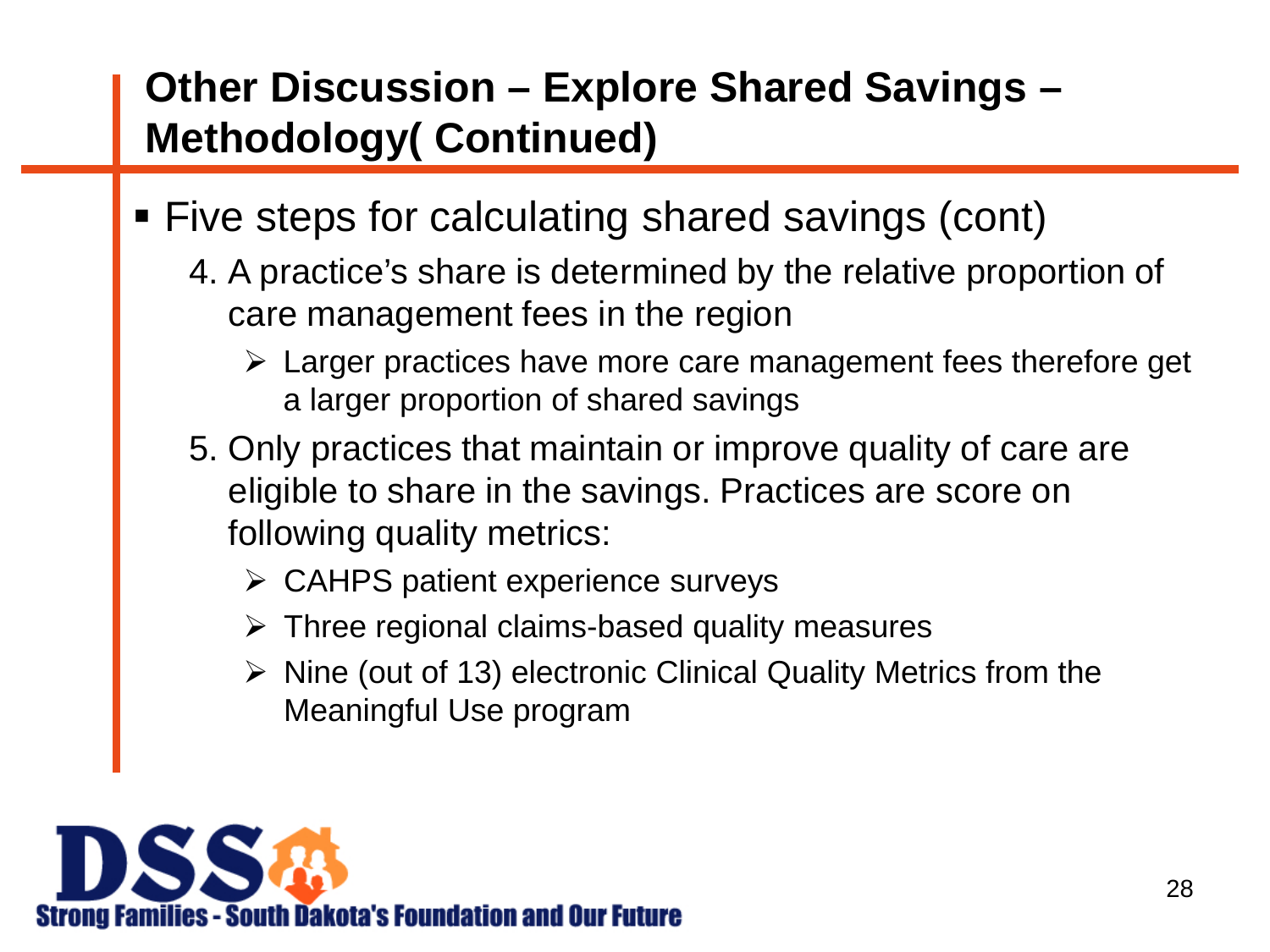### **Other Discussion**

**PMPM** rate Inflation

#### Alignment with MN Health Care Homes and MACRA

- Request from Bonnie LaPlante of the MN Health Care Homes to align our program with their program.
	- **Core Services**
	- Outcome Measures MN measures
- Items of Note
	- MN Health Care Homes is not an approved Health Home program through the affordable care act. It was done as part of their Health Care Reform.
	- Encompasses a certification process done by the MN Department of Health as a result, it has been approved by CMS as meeting full credit for the Clinical Practice Improvement Activities Performance Category (CPIA)

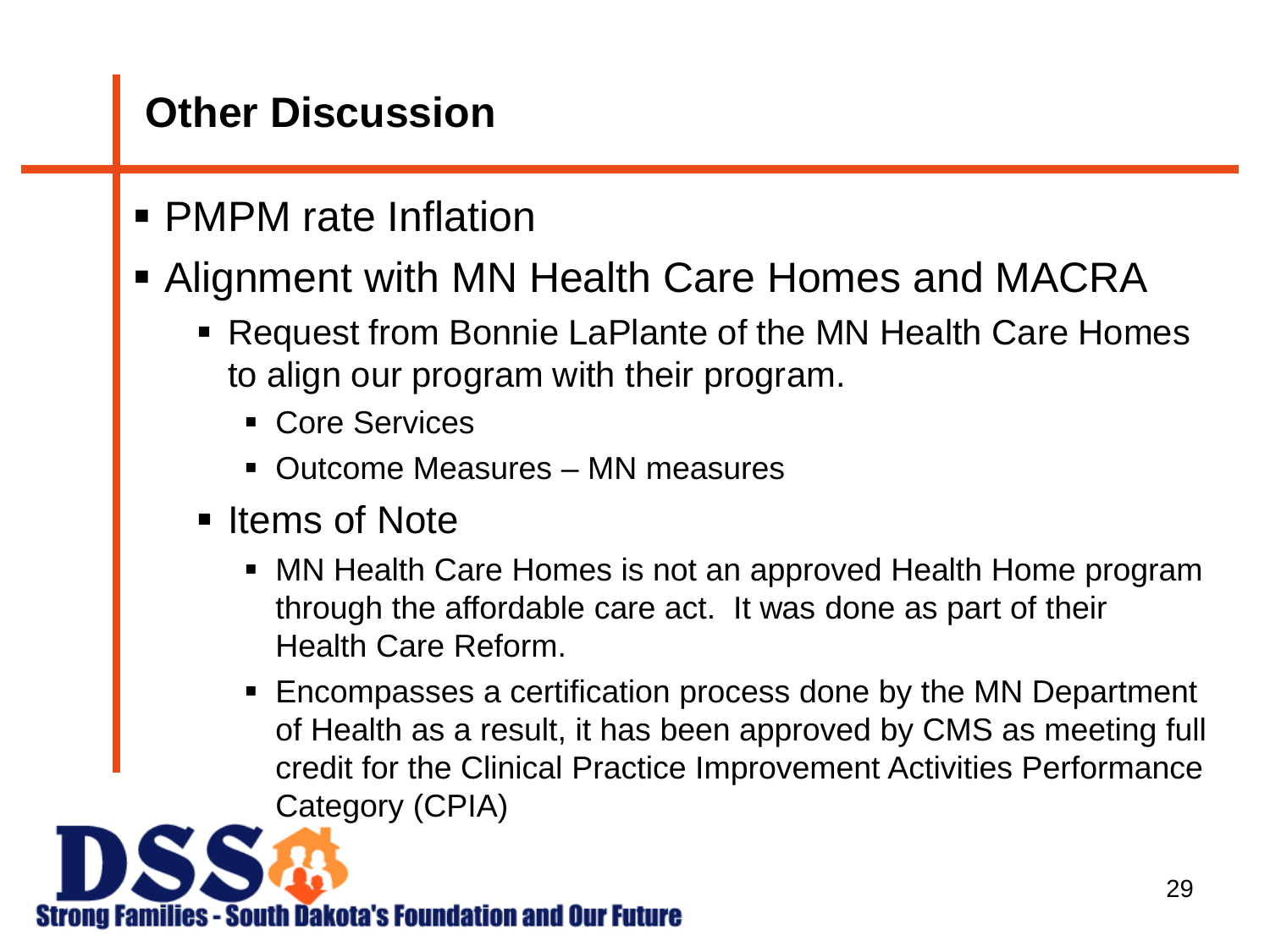### **Other Discussion – Public Facing Health Home Metrics**

- High Profile Program with Legislature
- Until now we have shared data with Implementation Workgroup and clinics.
- After three years, DSS needs to add HH metrics on a regular basis to our current Health Home Webpage
	- Number of Recipients participating monthly basis
	- Aggregate outcome measures every 6 months
		- Will focus on process improvement measures rather than clinical measures.
	- **Financial Analysis As completed.**
	- Other thoughts of metrics to add/concerns?